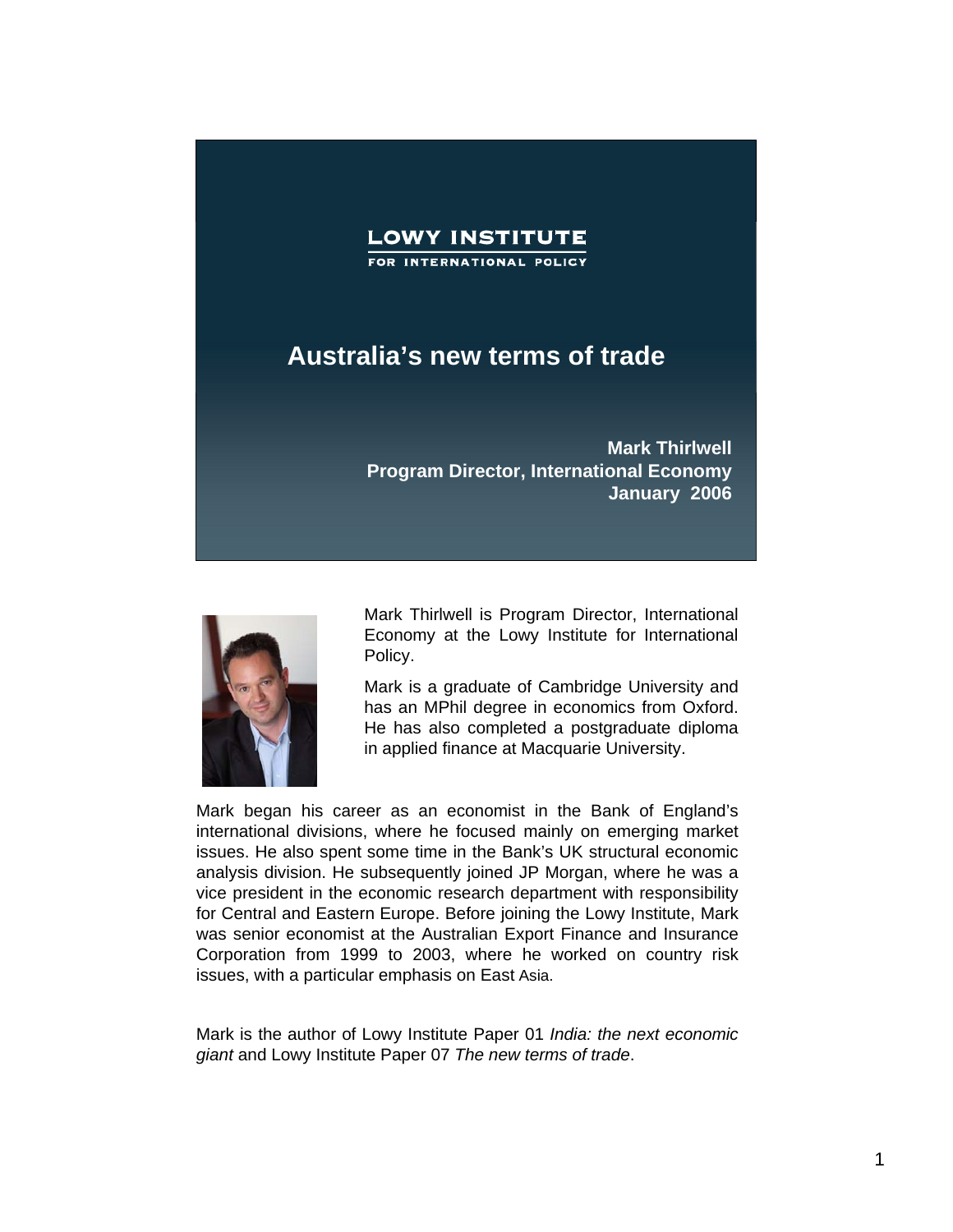

One of the key objectives of the Institute's International Economy program is to track and evaluate key trends in the international economic environment within which Australian policymakers and businesses have to operate. Lowy Paper 07 is intended to fit squarely within this remit: the aim is to paint a picture of Australia's current international trading environment, to ask how we got to where we are today, and to think about what some of the implications of current trends are for the future, and for trade policy.

The basic thesis of the Paper, and of this presentation, is that Australia's terms of trade have changed significantly in recent years. This is true in a strictly technical sense, in that there has been a dramatic run-up in the ratio of our export to import prices. But it is also true in a broader sense, in that the terms on which we engage with the rest of the world through international trade have changed as well. Specifically, the emergence of a new global economy is reshaping the international context for trade and trade policy. Moreover, Australian trade policy has undergone a significant shift of its own: when the Australia–United States Free Trade Agreement entered into force at the start of 2005, it signalled a fundamental adjustment to Australia's trade strategy.

For a more detailed version of the following argument, and supporting references, please see the Lowy Paper.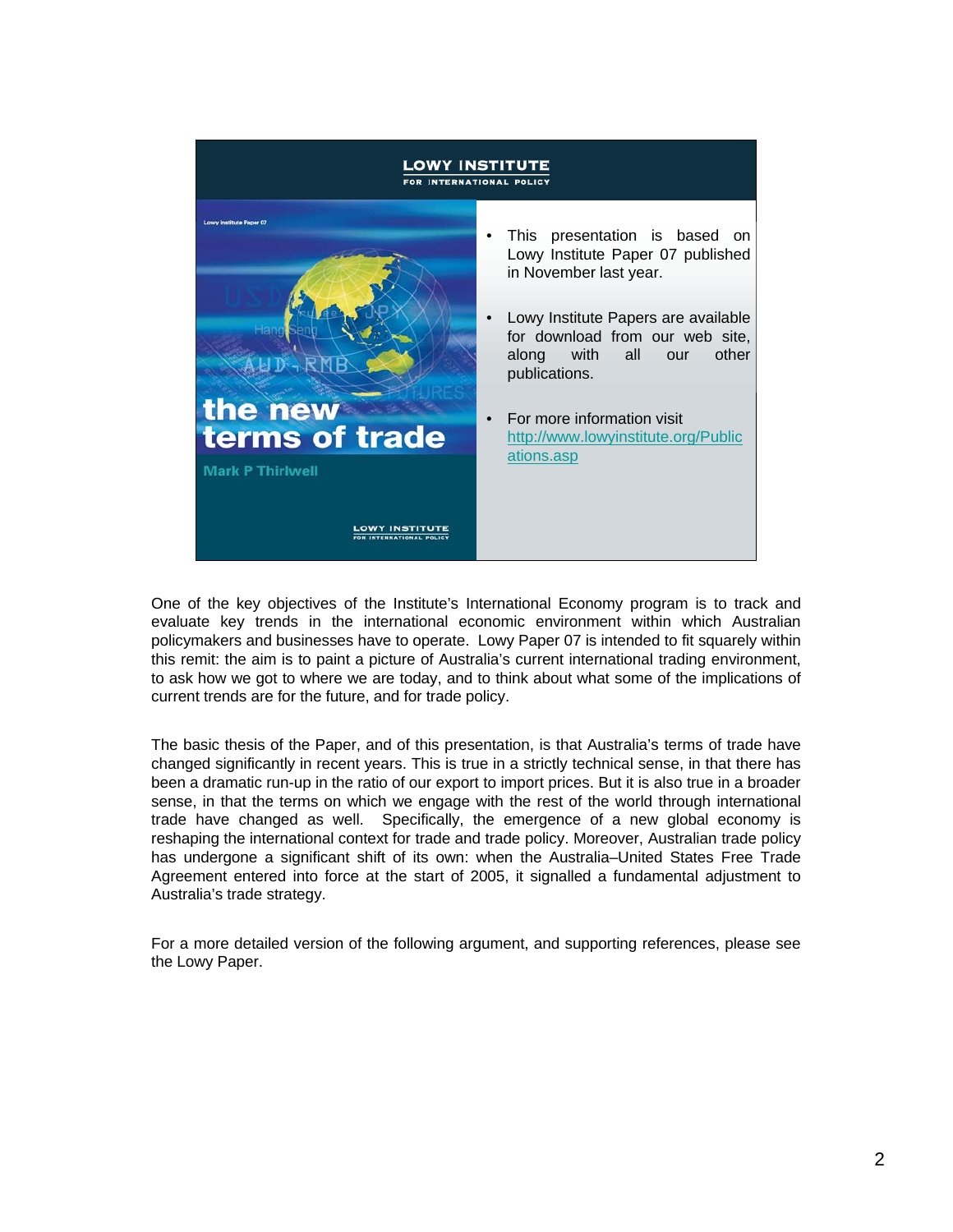

So what are Australia's new terms of trade?

Normally when economists talk about the terms of trade they are referring to a formal definition: the ratio of export to import prices. And there is evidence of a change here: between December 1999 and September 2005 (our most recent data point), the terms of trade have risen by more than 43%. In the past two years alone they have increased by about 25%. The RBA estimates that this has increased real incomes in Australia by about 1½ percentage points in each of these years.

Indeed, in recent years, Australia's terms of trade have risen faster and reached a higher level than at any time since the commodity boom of the early 1970s. (Then, higher commodity prices were associated with current account surpluses. Today Australia runs a current account deficit in excess of 6% of GDP.)

The Prebisch-Singer hypothesis (derived from work in the 1950s by economists Raul Prebisch and Hans Singer) posits that over time the prices of primary products will decline relative to the prices of manufactured goods. The implication is a secular decline in the terms of trade of commodity exporting economies like Australia. The chart suggests that Australia's terms of trade followed a declining trend between 1959 and 1987, but since then have been rising. (For a nice, detailed review of trends in the terms of trade, see the April 2005 RBA research discussion paper by Christian Gillitzer and Jonathan Kearns. They find that over a period of 135 years, Australia's terms of trade have declined by 0.1%pa.)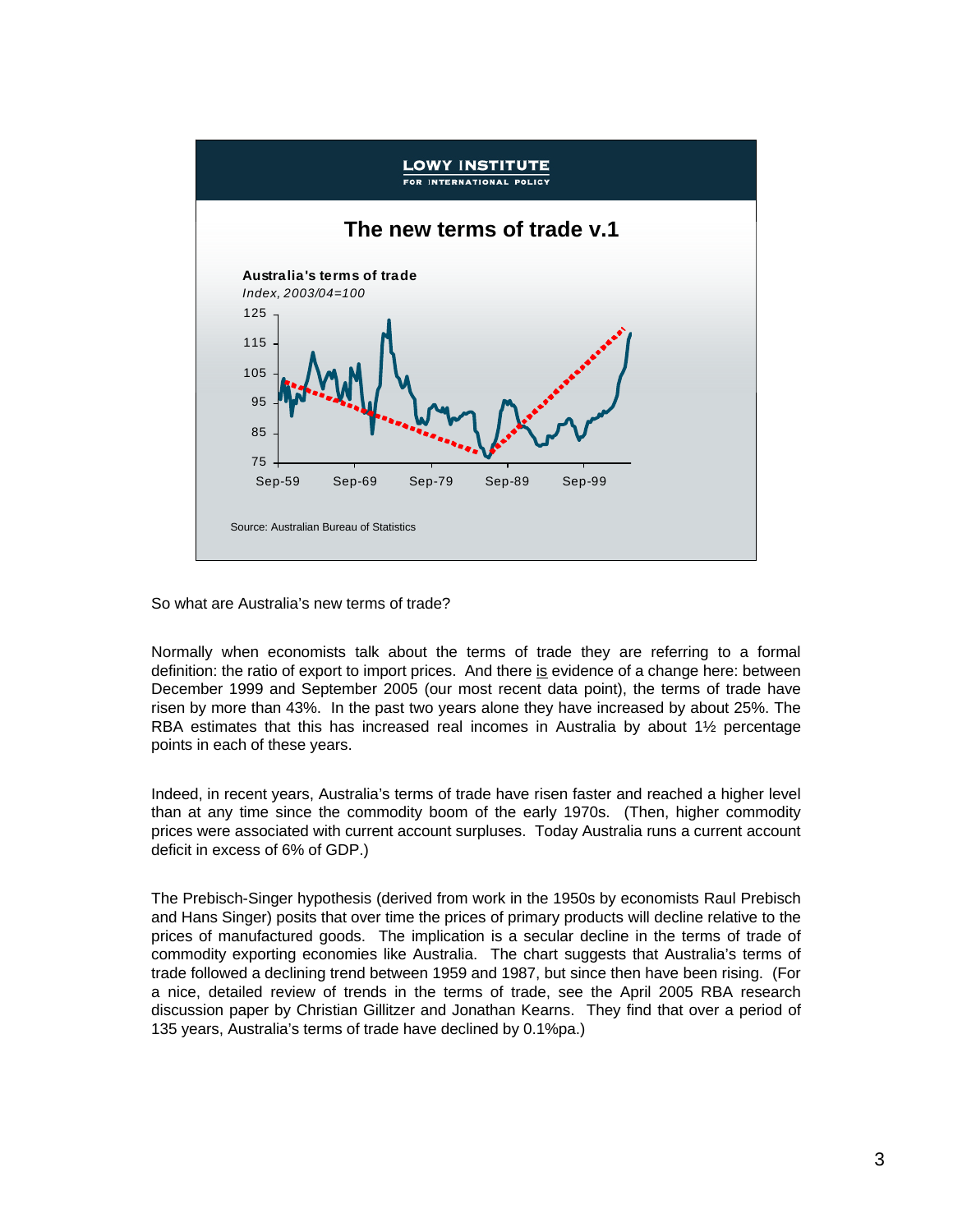

A look at the relative path of export and import prices shows that this improvement in Australia's terms of trade reflects a combination of falling import prices *and* rising export prices.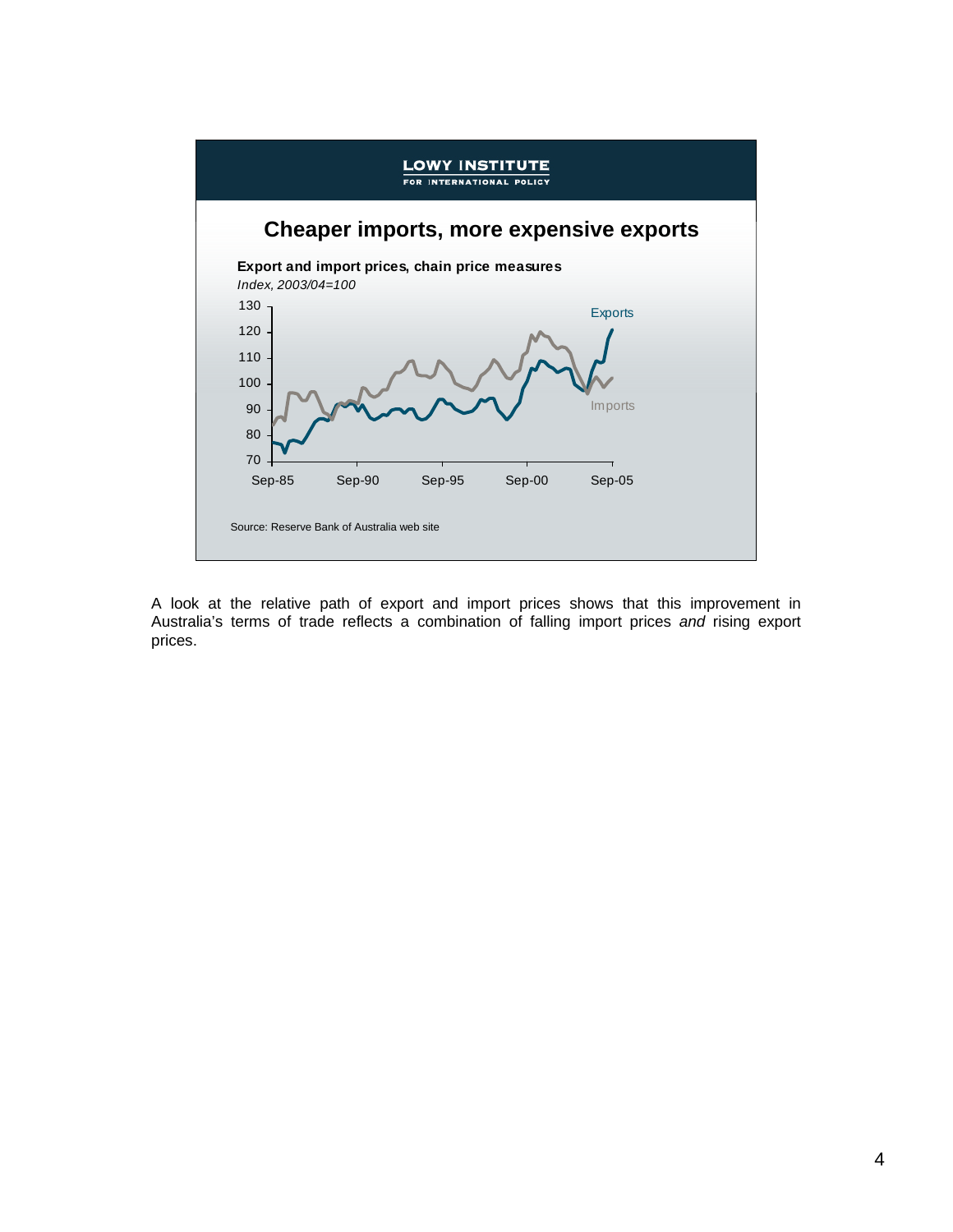

An important part of the export price story is the global increase in commodity prices.

The chart graphs the RBA's commodity price index.\* The index has increased by more than 86% between December 1999 and December 2005.

Since 1999, booming world demand – particularly from China – has pushed up the price of several commodities which are important elements of Australia's *export* mix, including coal and iron ore (our two largest exports by value in 2005/06). China is also an important part of the *import* price story. Competition from Chinese producers has exerted downward pressure on the price of manufactured goods.

How sustainable are these trends? To the extent that a key driver is China, then the scope for continued growth, industrialisation and urbanisation in that economy implies continued demand for many of the raw materials Australia exports. Much therefore will depend on the supply response, since high prices have already reportedly encouraged an increase in investment worldwide in resources.

\*This covers some 17 commodities which account for about 60% of Australia's primary commodity export earnings. The index makeup is 29.1% rural commodities [including wheat (8.3%), beef and veal (7.9%) and wool (4.1%)]; 15.7% base metals [including aluminium (8.1%) and copper (2.0%)] and 55.3% other resources [including coking coal (14.7%), steaming coal (9.7%), gold (9.4%), iron ore (7.4%), alumina (7.4%) and LNG (4.8%)].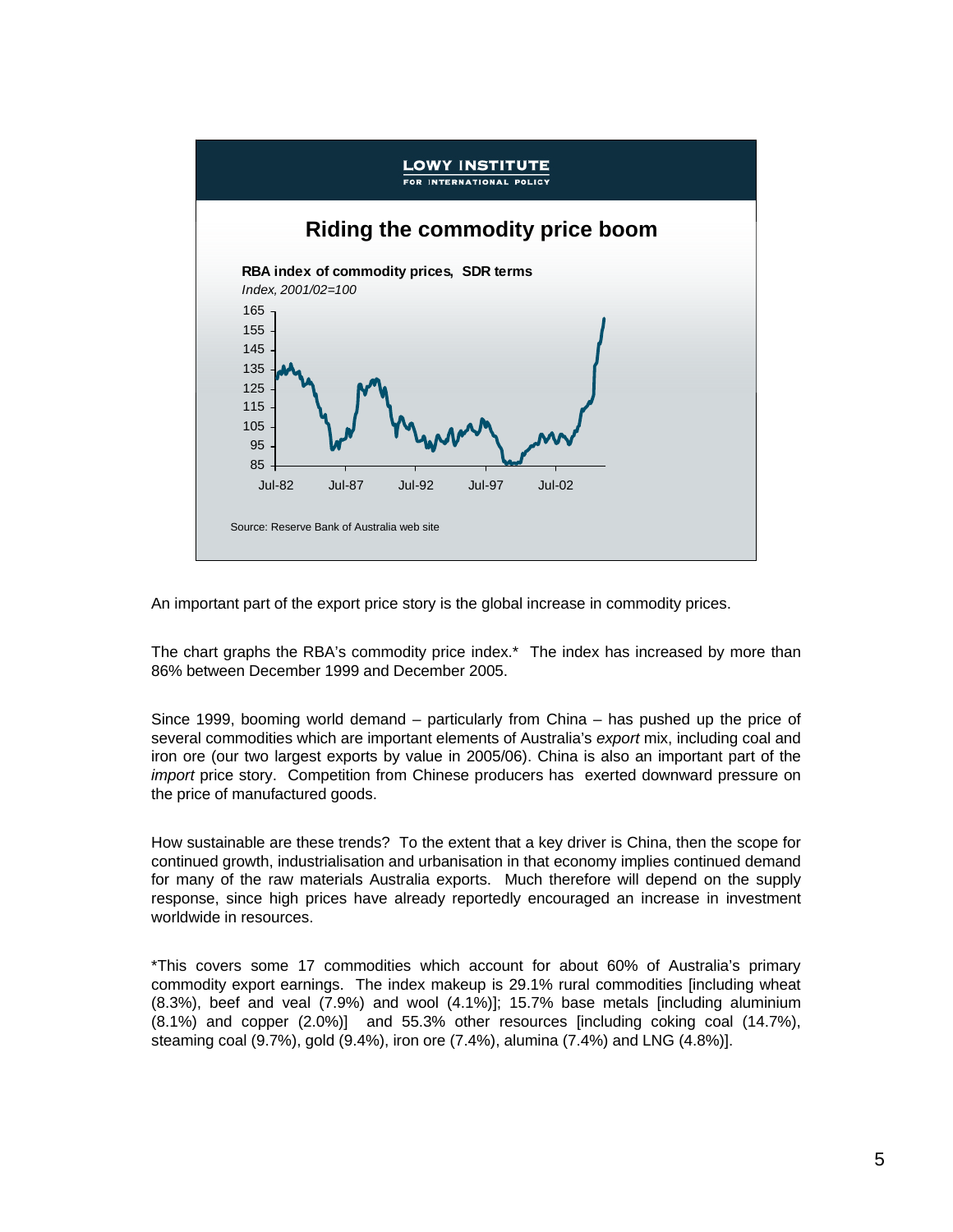

The proposition advanced here is that this change in the ratio of export to import prices can also be seen as a symptom (or reflection) of a broader change in Australia's international trading environment. In this broader sense, the 'new' terms of trade are those changes in the way in which Australia interacts with the rest of the global economy through trade.

In this sense, Australia's new terms of trade are those developments at the global, regional and national level that have transformed our international trading environment.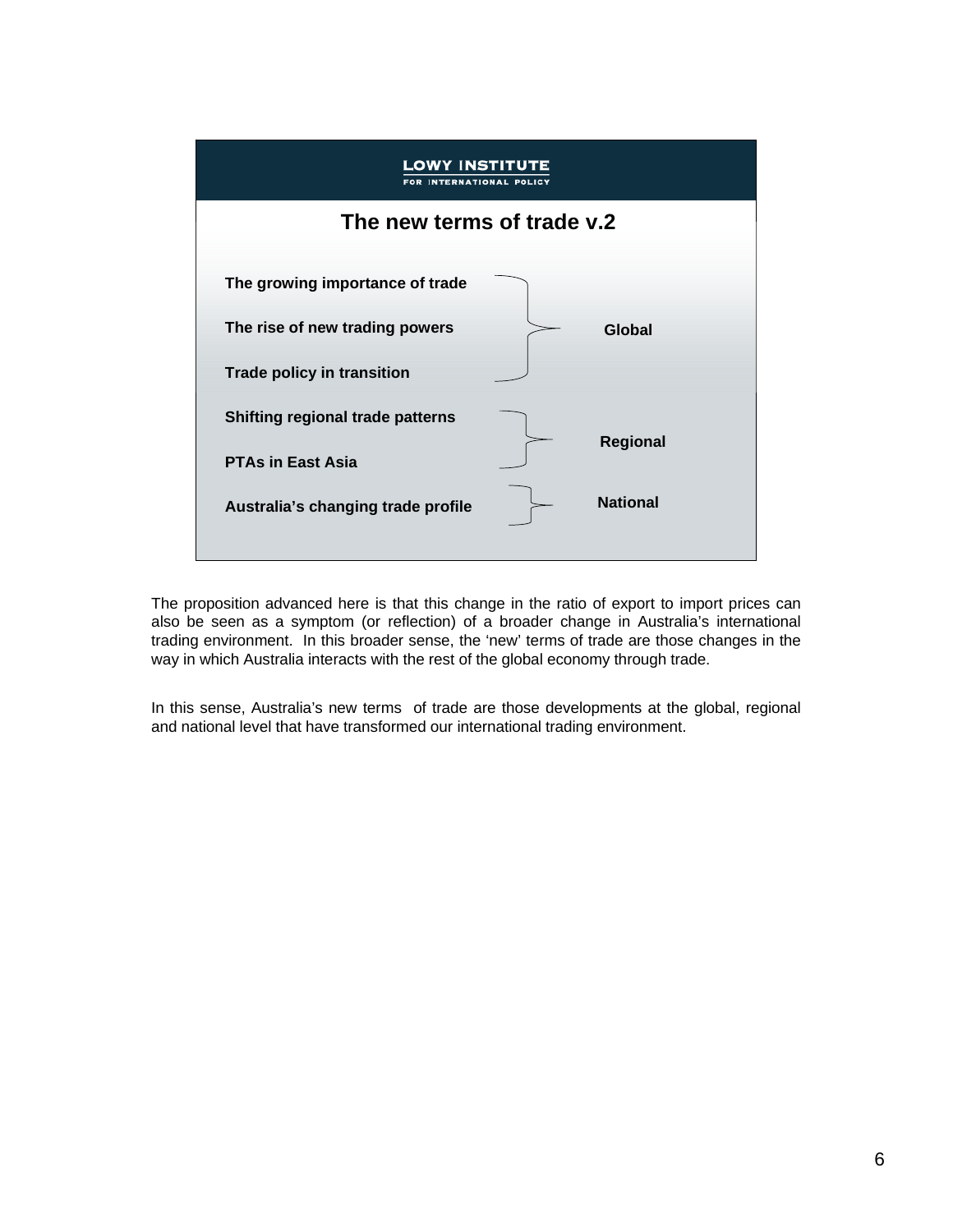## **LOWY INSTITUTE** FOR INTERNATIONAL POLICY **The global context**

At the global level a (non-exhaustive) list of the new terms of trade would include:

- the growing importance of trade in the world economy;
- the rise of new trading powers;

• and the shifting policy environment, including the problems facing the multilateral system and the rise of preferential trade.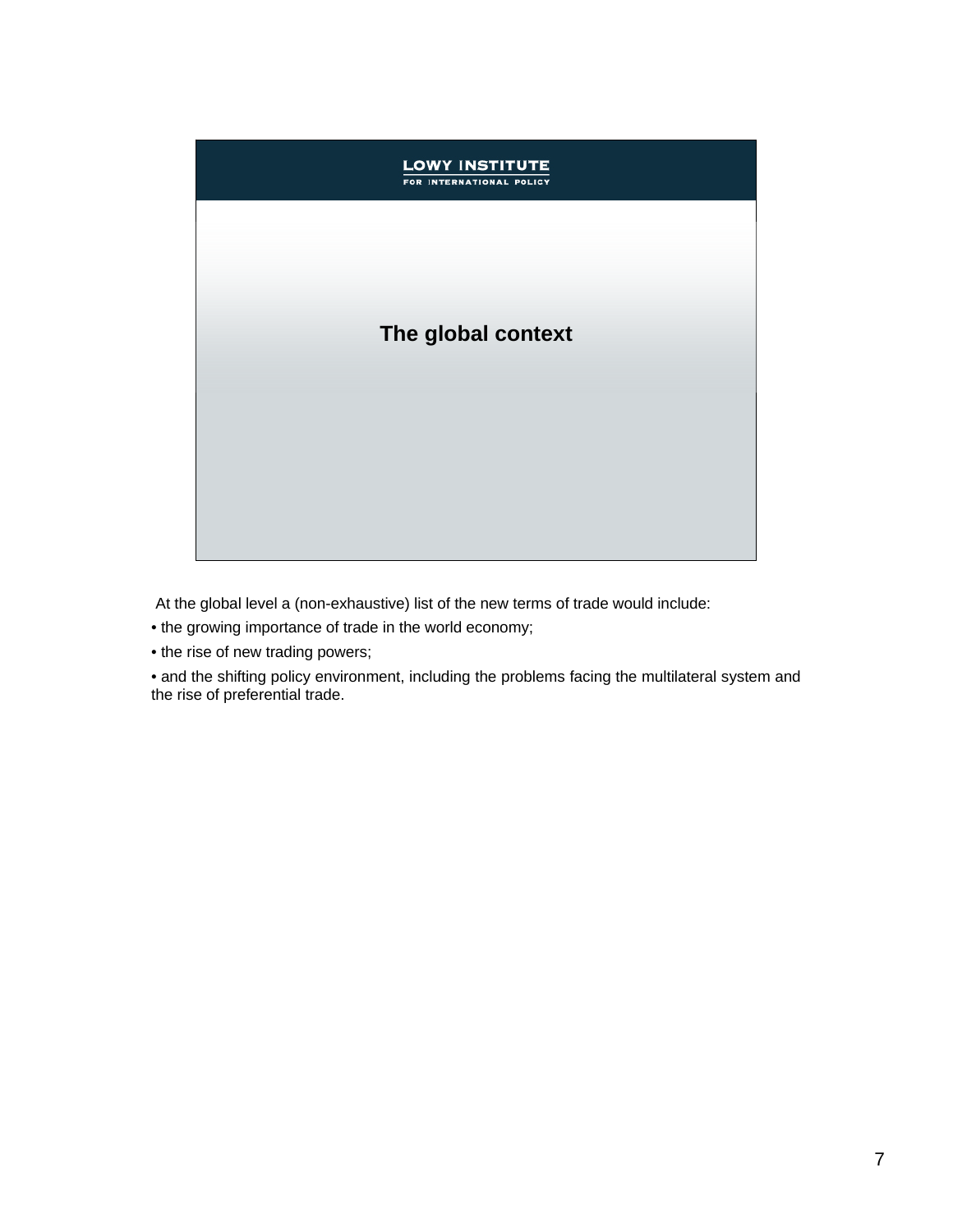

An obvious starting point for describing the new terms of trade is the growing importance of trade in the world economy: the chart shows that trade (goods and services) as a share of world GDP had increased from one quarter in 1960 to one half by the start of the new millennium. This trend (together with the even more pronounced increase in international *financial* integration) is a defining characteristic of what is often called the new global economy.

This rise in the importance of trade relative to world output is a product of a whole series of factors, but in this presentation the focus is on just two :

- the growth of 'international vertical specialisation' / global supply chains;
- and the spread of trade into new areas of national economies, in particular services.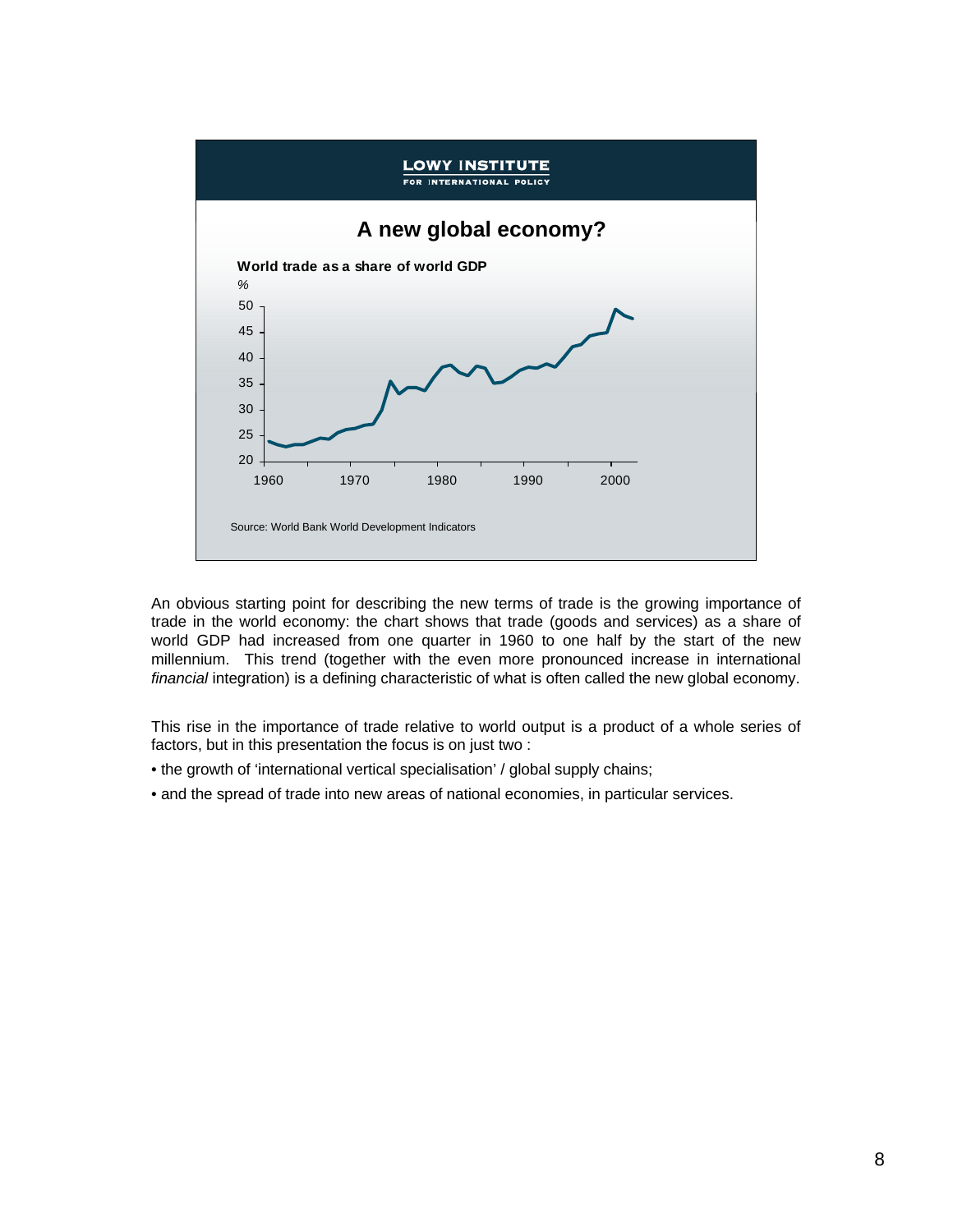

One key aspect of the growing importance of international trade has been the growth of socalled 'international vertical specialisation', or the emergence of global supply chains. That is, the ability of firms – typically via Foreign Direct Investment (FDI) – to choose different geographical locations for different stages of the production process according to comparative advantage. Perhaps the most often cited example of this is production of the notebook computer, with, say, the design work done in the United States, the memory chips produced in Taiwan, the disk drive in Singapore, the screen in Korea, and final assembly in China. As a result, production of an individual product often now involves a large element of cross-border trade.

An interesting aspect of this is the linkage between trade and FDI. Some older theories tended to view the two as *substitutes* – a prime motive for carrying out FDI was thought to be to bypass trade barriers and access otherwise closed markets. But in an era of international production chains, the two are increasingly seen more as *complements*.

FDI is certainly a bigger part of the global economy: the chart shows the ratio of FDI to global output, which has risen sharply since 1995. By 2004 the global stock of inward FDI was US\$9 trillion, and this formed the production base for about 70,000 Transnational Corporations (TNCs) with 690,000 affiliates generating sales of US\$19 trillion.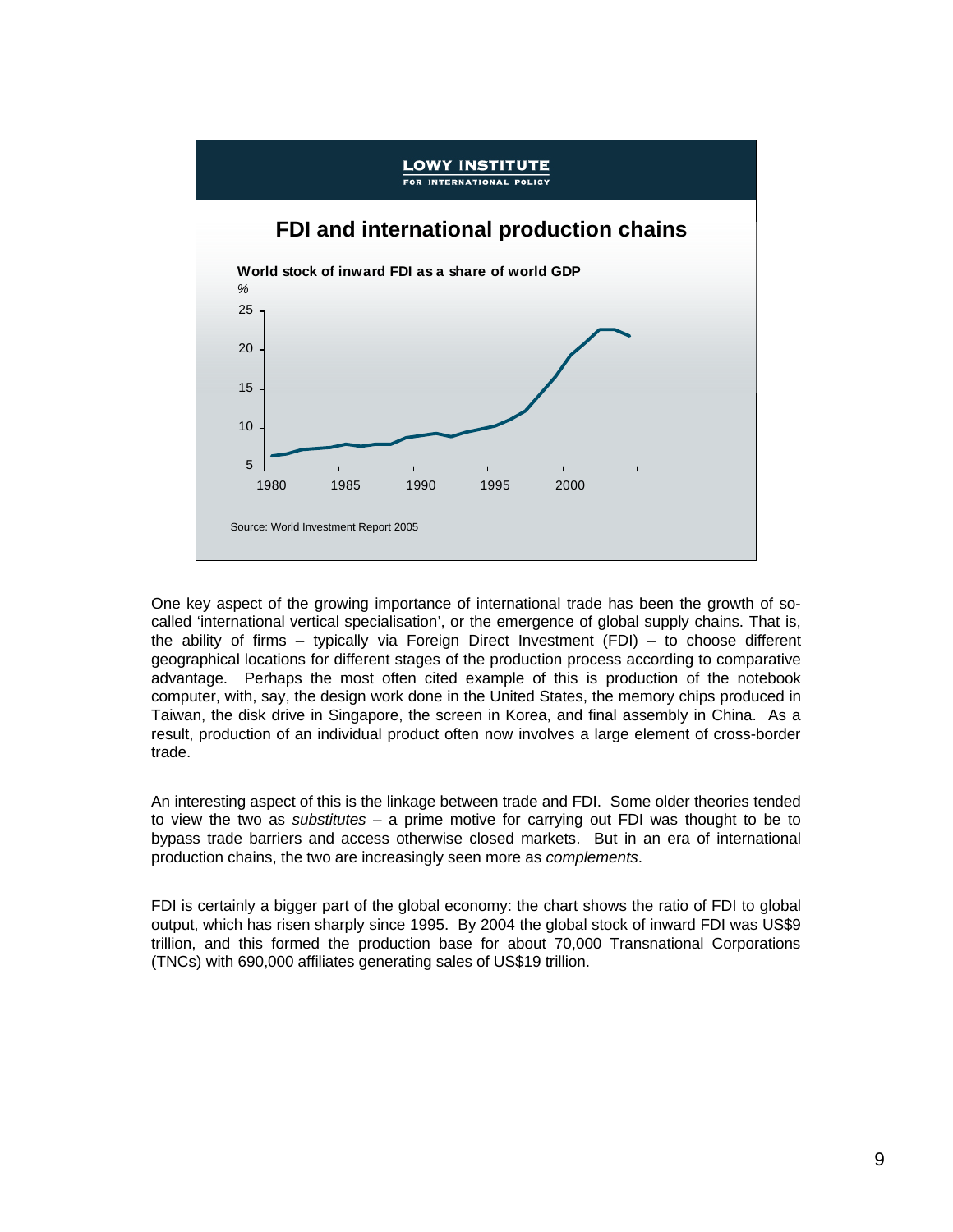

The second of my two factors explaining the increased role of trade in the world economy is the growing 'tradeability' of services, increasingly as a product of offshore outsourcing. The outsourcing of some relatively low-skilled service sector jobs (call centres, for example) started in the early 1990s. But that has now been joined by more skilled white collar jobs in (for example) the IT and financial sectors, along with claims that anything that can be done remotely can be outsourced (from medical examinations to virtual classrooms).

Unfortunately, there are big limitations with the data on trade in services, so we probably don't have a particularly accurate picture of this trend. Still, the data we do have show, for example, that in recent years exports of commercial services have accounted for roughly one in every five dollars of total export sales – a figure that is likely to be an underestimate.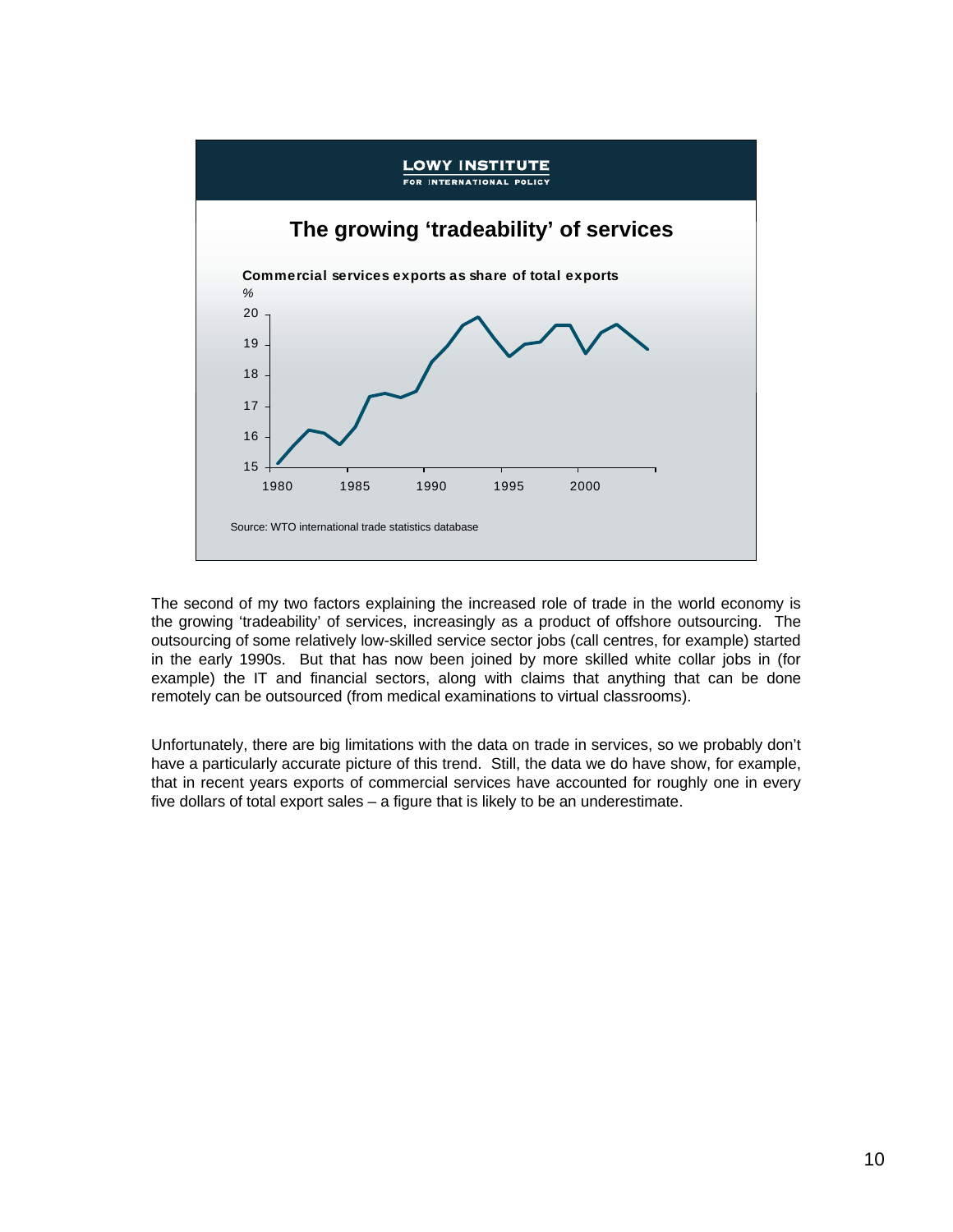

Another feature of the new terms of trade at the global level is the rise of new trading powers, and in particular, the entry of the two billion-people-plus economies of China and India into the world economy.

Of the two, there is no doubt that China is the numbers story. By 2004 China had become the third largest trading nation in the world: 6.5% of world merchandise exports, 6% of world imports, 8% of world manufactures exports, 15% of office and telecommunications exports, 17% of textile exports, and 24% of clothing exports came from China. On the import side of the equation, China was the source of one-third of growth in world demand for oil and one half of growth in world demand for metals. Since the start of the current millennium, China has also been the single most important contributor to the growth in world trade.

China's emergence as a great trading power is also intimately connected to the growth of international production chains and the role of FDI. Since 1980, China has received roughly US\$500b of FDI, and in 2004 more than half of all Chinese exports came from so-called foreign-invested firms.

See for example the Lowy Institute *Perspectives* piece on China*, Shaking the World?*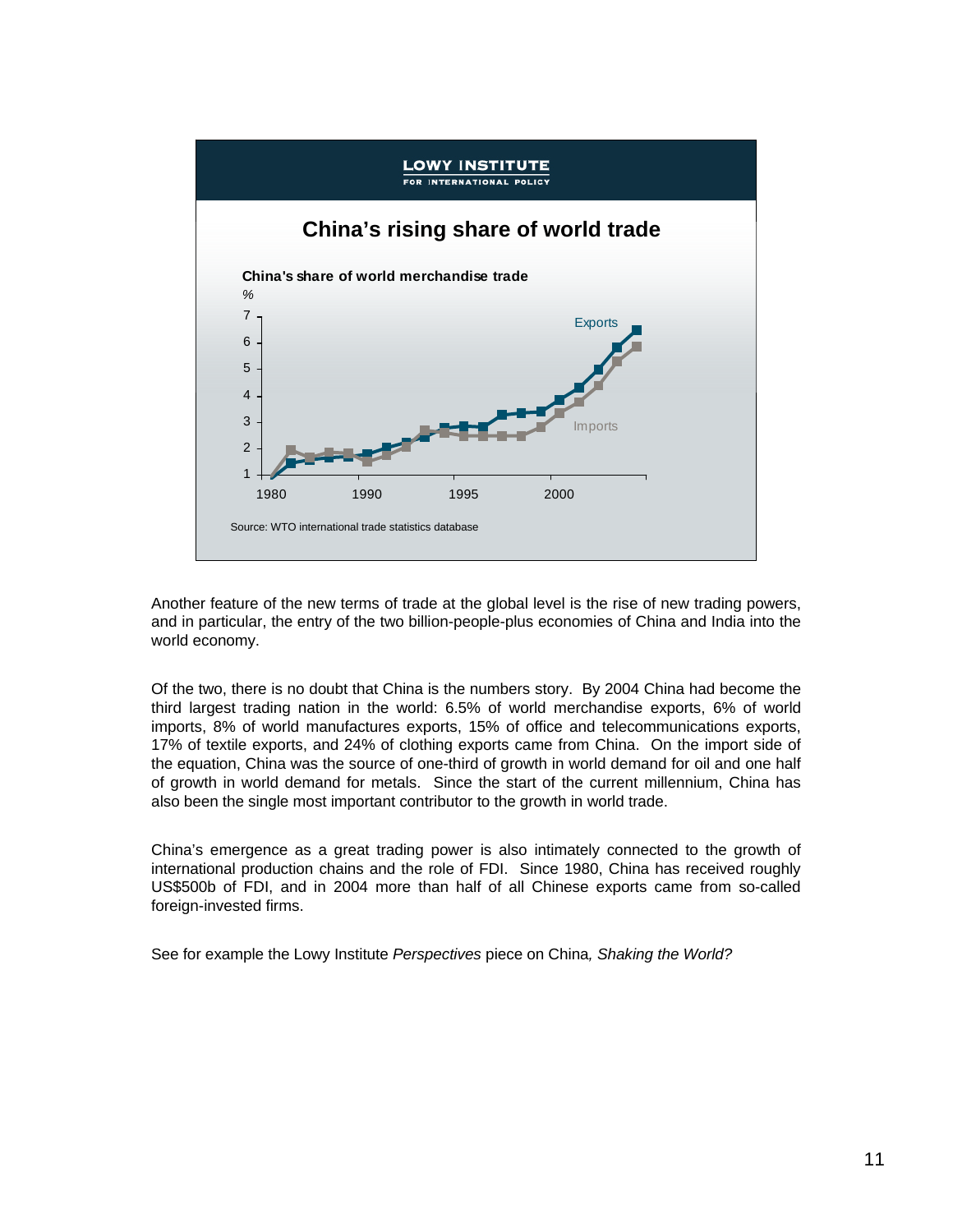

While India's integration into the international economy to date has *quantitatively* been much more modest than that of China, the *qualitative* nature of the Indian push into global markets has been important. Here the 'new' feature is that a striking aspect of the current Indian development model has been the central role played by services.

India has seen its share of world services exports triple in the space of about a decade, and many of these gains have come in so-called new economy sectors like software, where India's share of the global market is around 17%, and where the growth of its exports has been double the world average. This has allowed Indian firms to compete in areas once thought to be the preserve of the developed world and to become a major force in the international outsourcing phenomenon: McKinsey estimates that Indian firms now control over half the global IT and back office outsourcing markets. The chart shows India's rising share of 'other commercial services trade' – the component of services trade that captures non-traditional services exports (i.e. excluding transport and travel).

Given the central importance of services in developed economies, in the longer term the Indian model has at least the potential to generate an even more fundamental shift in the international division of labour than the rise of China.

(For more on India, see Lowy Institute Paper 01 *India: the next economic giant*. For one comparison of China and India and their impact on world trade see an earlier presentation: *The changing geography of international trade*. Both can be downloaded from the Lowy web site.)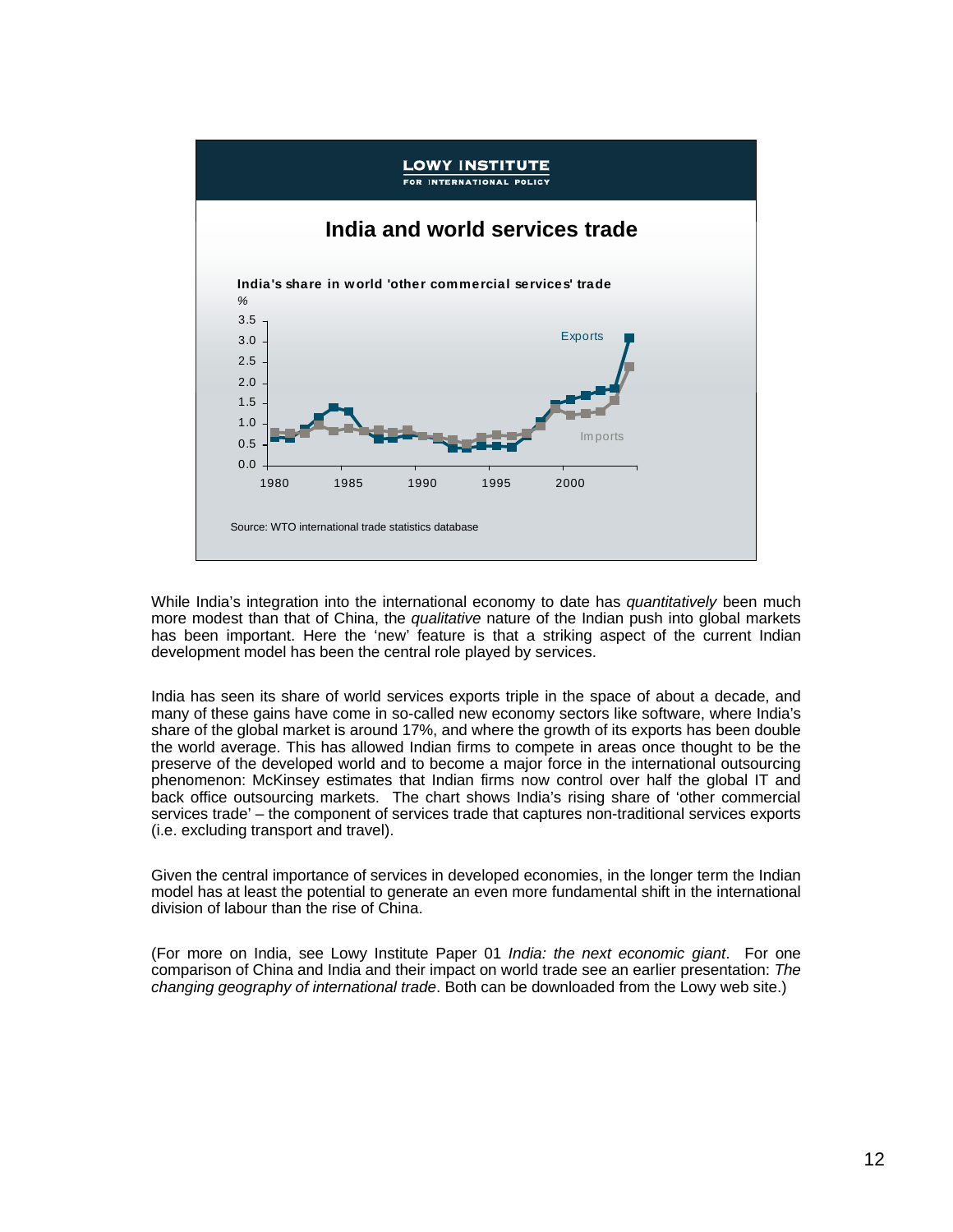

The final element of the new terms of trade I want to review at the global level is the changing policy environment. Here I want to emphasise two key developments: the growing stresses and strains on the multilateral system, and the worldwide expansion of preferential trade.

While there is still an ongoing academic debate about the precise contribution of WTO / GATT membership in promoting trade, most economists award the multilateral system a large share of credit for the post-WWII boom in world trade and the associated fall in trade barriers. Today, both the membership of the WTO and the share of world trade accounted for by WTO members are at an all-time high. From the original 23 signatories to the GATT in 1947, the number of member economies has risen to 149 (Saudi Arabia the latest in December last year). More are on their way, and the WTO is heading towards something approaching universal membership. This has been accompanied by a rise in the amount of world trade accounted for by members: currently over 95%.

Despite being possibly the most successful international economic policy initiative ever, the system is in trouble. The strictly limited progress made at Hong Kong is a good example of the difficulties in delivering further trade liberalisation, and I don't think you even have to be an advocate of the bicycle theory of international trade policy — the one which asserts that momentum is all, with the world either moving towards freer trade or towards more protectionism — to view this lack of progress as a source of real concern. As the WTO's own wise men have pointed out, since the WTO is basically a negotiating machine, to the extent it becomes unable to negotiate effectively, or even is perceived to be unable to do so, its position becomes precarious.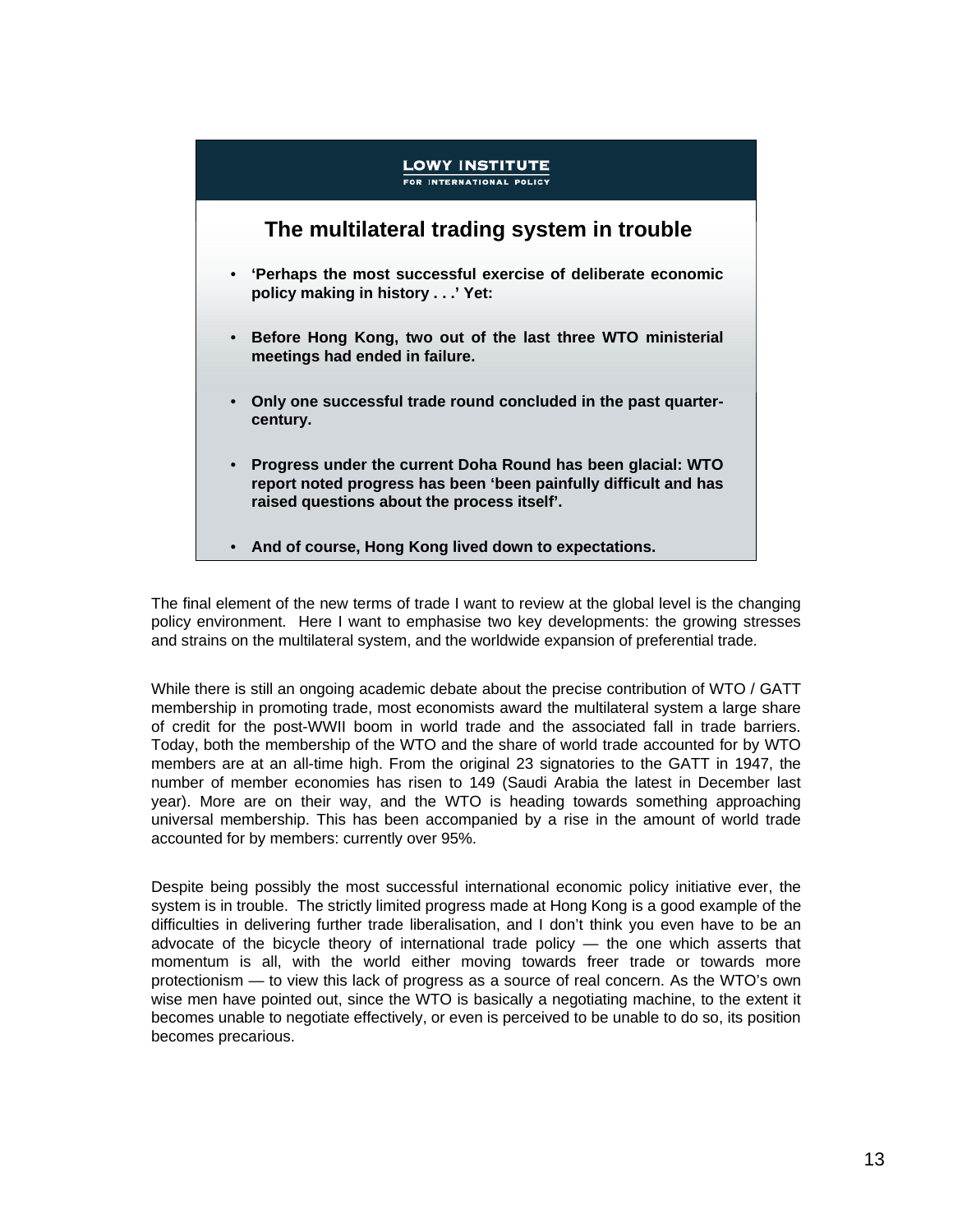

So why is the current system in trouble? Problems include:

•The perils of success: reaching decisions among 149 members (and rising) is a difficult task, particularly with decisions made by consensus, with a one member one vote arrangement, and with the 'single undertaking' of the WTO regime requiring full participation by all members. At each successive trade round, it has taken more time for a larger number of members to reach an agreement (chart).

•Similarly, the increasing number and complexity of trade policy issues makes negotiations more difficult and time-consuming.

•The outcomes of negotiations have also become more sensitive for policymakers (and their constituents), as trade becomes a steadily more influential factor in national economies, and involves more (and different) people and jobs.

•The ability of a small group of developed economies to guide outcomes has been replaced by a growing degree of assertiveness on the part of developing countries: as they become more important players in the world economy, they naturally become more reluctant to sit back and let the big developed economies run the show. Meanwhile, for their part, the developed countries are no longer willing to let the larger emerging markets 'free ride' on the system: crudely put, the case for giving 'Special and Differential Treatment' to a trading giant like China is much harder to buy than for an impoverished African state.

• Past negotiations tended to shunt to one side the 'harder stuff' (such as agriculture). Now most of the 'low-hanging fruit' has been picked.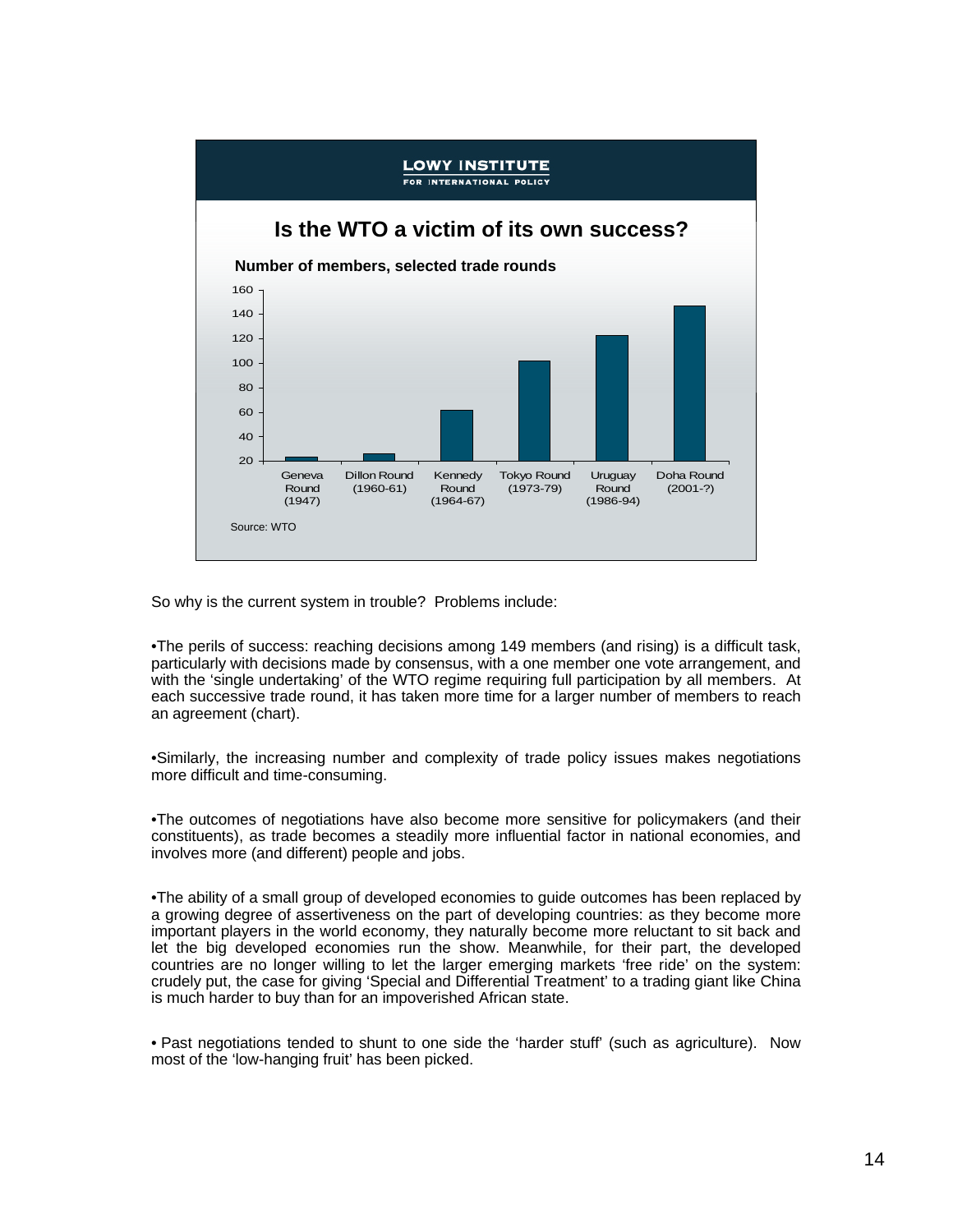

The increasingly problematic performance of the multilateral system has seen policymakers look elsewhere for trade policy initiatives. In particular they have turned their attention to preferential trade agreements (PTAs), typically in the form of bilateral free trade agreements (FTAs) and regional trade agreements (RTAs).

The number of PTAs being signed has increased markedly since the mid-1990s (chart) and by 2004 nearly every significant economy in the world — and virtually every WTO member — was involved in some form of PTA: the World Bank could find only 12 countries that did not belong to at least one such agreement, and virtually all of these were either islands or microstates. Indeed, on average, the Bank estimates that each country now belongs to six PTAs (although this hides substantial variations across regions and development levels).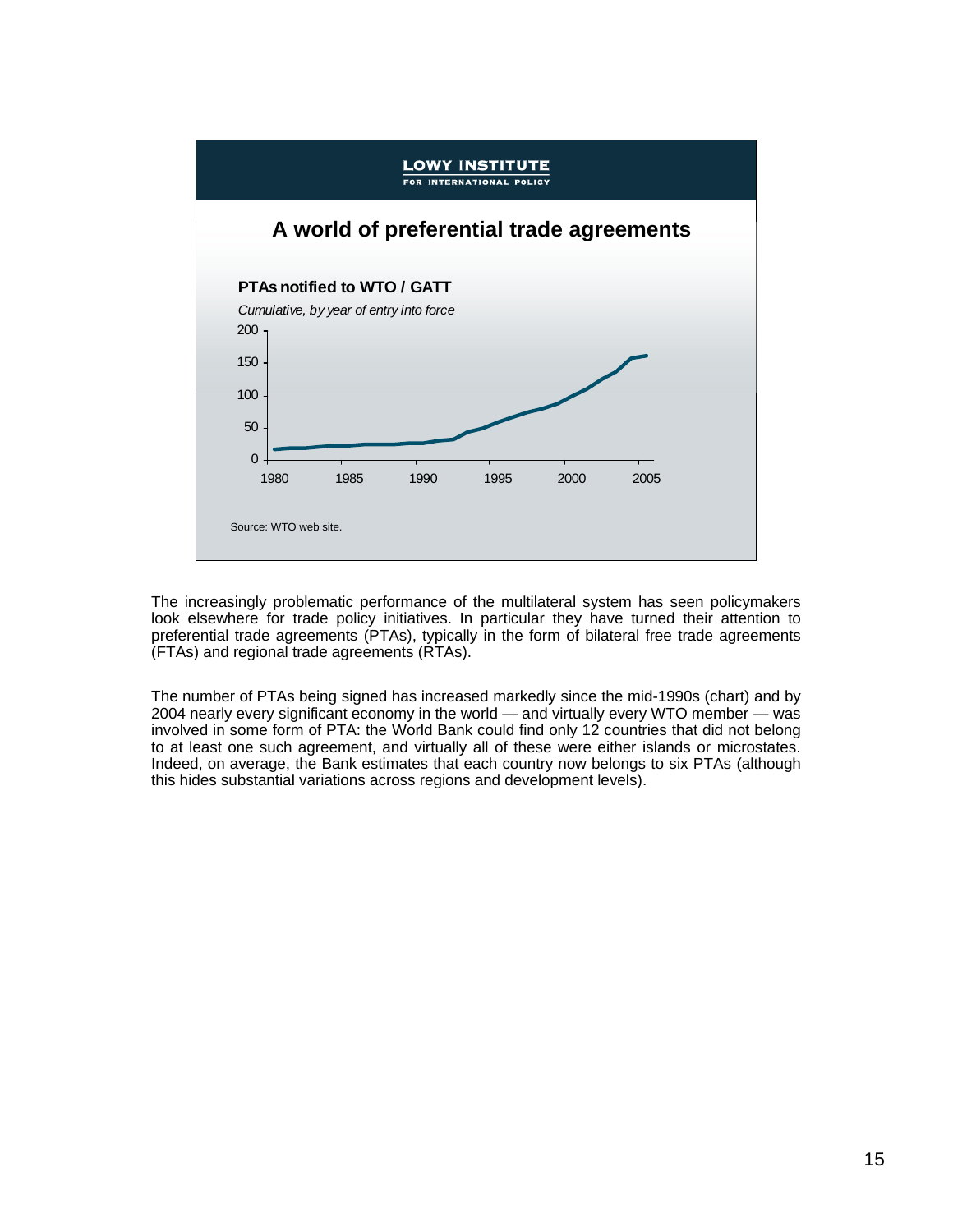

The WTO has estimated that, by 2000, around 43% of world merchandise trade was taking place within PTAs. By last year, the WTO expected that more than half of all world trade would take place on a preferential basis.

In fact, this estimate may be too high, since the value of total trade flows between PTA partners will tend to overstate the actual trade that takes place on a preferential basis (as the tariff schedules of many PTA members include MFN duty-free rates of zero). Taking this into account, the World Bank thinks that the amount of preferential trade among PTA members is probably around one fifth of world trade. Even so, the spread of PTAs has been such as to lead observers to fret that the most favoured nation (MFN) principle that anchors the multilateral system has become the exception, rather than the rule.\*

\* The concept at the heart of the multilateral system is that of non-discrimination. This ideal is embodied in two guiding principles: MFN which says that a WTO member must treat all other members equally, and national treatment, which says that a member should not discriminate between its own and foreign products, once the latter have entered the national market.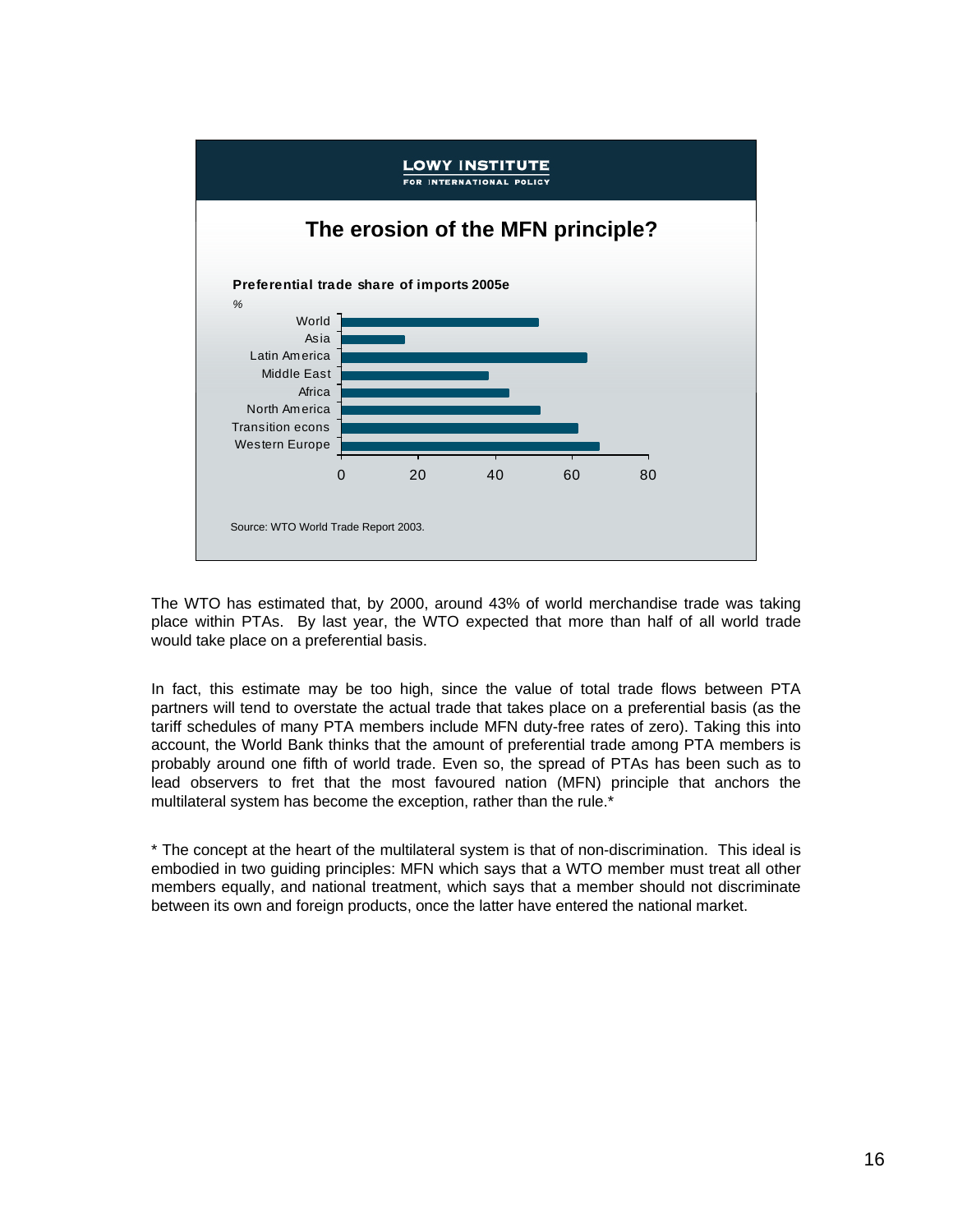## **LOWY INSTITUTE** FOR INTERNATIONAL POLICY **The regional context**

All of these changes to the terms of trade at the global level also have their counterparts at the regional level. Indeed, East Asia is at the heart of many of the global trends — the emergence of new trading powers and the proliferation of PTAs — described earlier. And while global developments are of critical importance to Australia, trends in East Asia are of particular interest, since the region now accounts for roughly half of all our merchandise trade.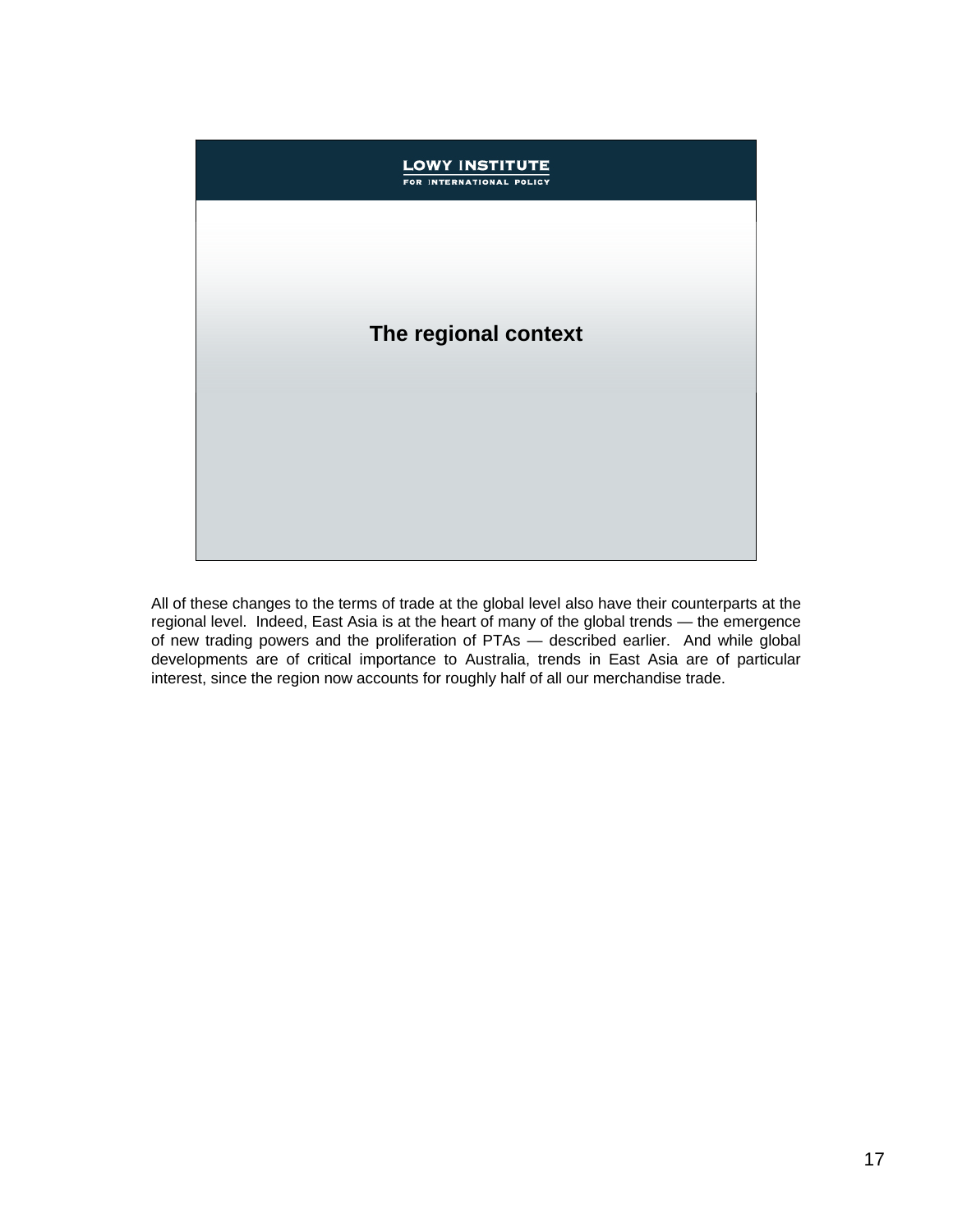

East Asia has been at the centre of the emergence of new trading powers, beginning with the (re-)emergence of Japan as a major trading nation in the 1960s and 1970s. Japan was followed by successive waves of regional economies, first the newly industrialising economies (NIEs) of Hong Kong, South Korea, Taiwan and Singapore, then the 'Tigers' of Southeast Asia (Thailand, Malaysia, Indonesia and the Philippines), and of course most recently by China.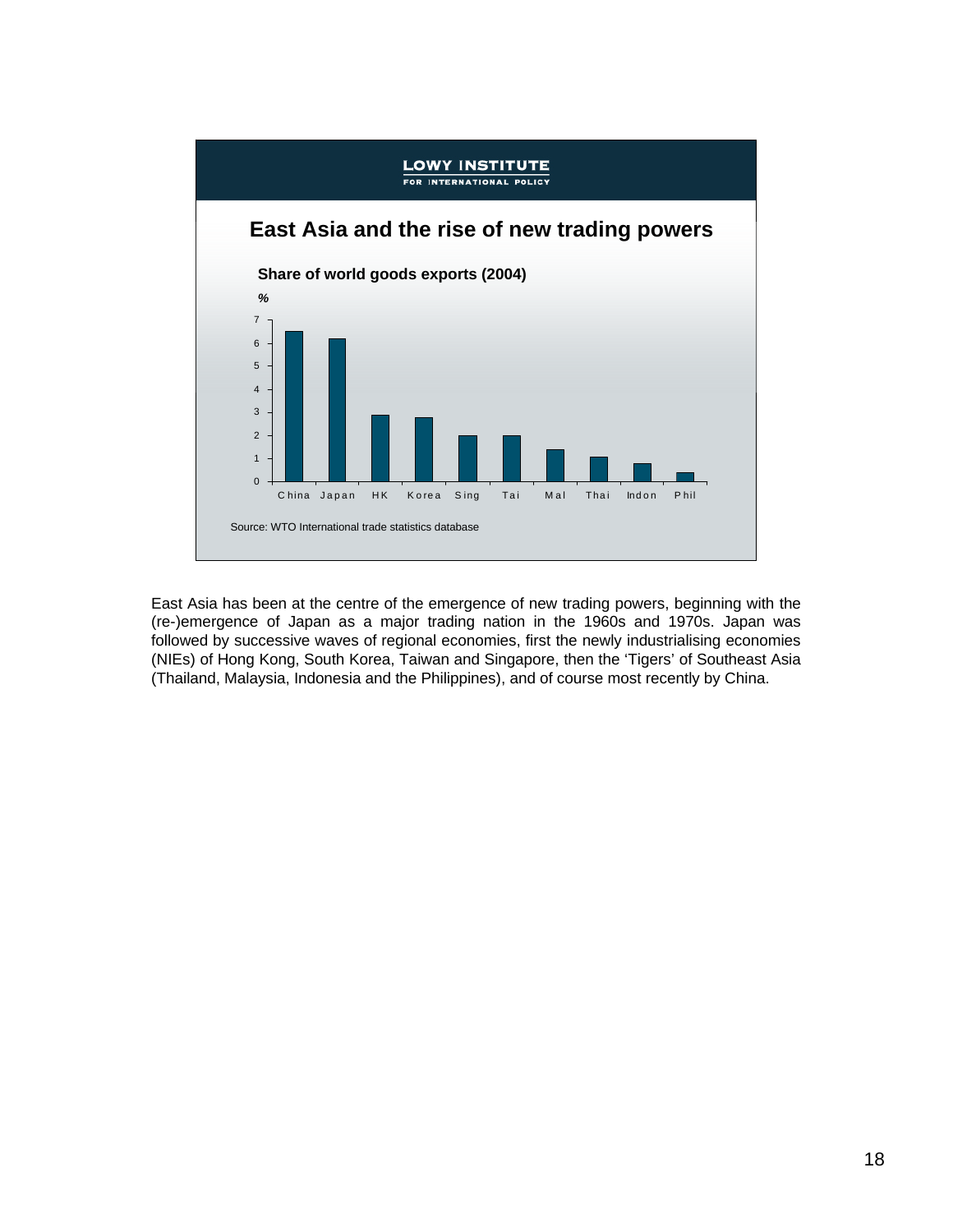

The region has also seen the rapid expansion of international production chains. This in turn has contributed to very strong intra-regional trade growth: in emerging East Asia, for example, intra-regional trade has been growing at a rate roughly double that of world trade overall since the 1980s. This is a far faster pace than intra-regional trade in either NAFTA or the EU.

For several of the region's economies, intra-regional trade now accounts for more than 50% of exports, although China is seeing *extra-regional* exports grow in importance.

Note also that a large proportion of this expansion in intra-regional trade reflects cross-border movements of intermediate products. In terms of *final* demand, East Asia remains dependent on markets outside the region, including the EU and (particularly) the US.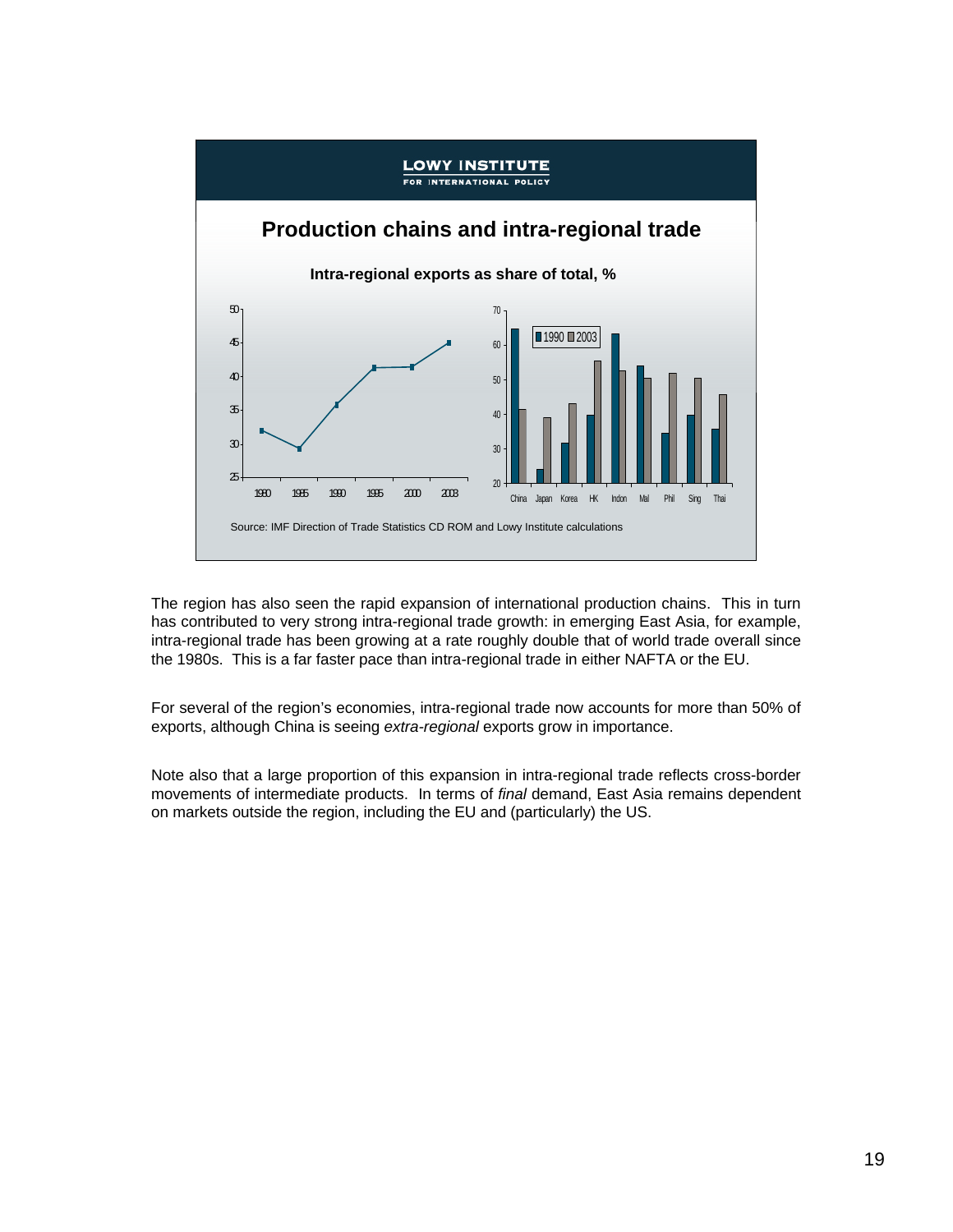

An important element of the growth in intra-regional trade and production networks has been the increasingly central role of China. During 1995–2001, emerging East Asian exports to China grew at an annual average rate of 11.5%, compared to a growth rate of less than 4% for world trade. The result has been a rapid increase in the rest of the region's interdependence with the Chinese economy (chart).

There has also been an element of rising 'third market' competition between Chinese and other regional exporters, however, leading to the 'China as comrade or competitor' debate.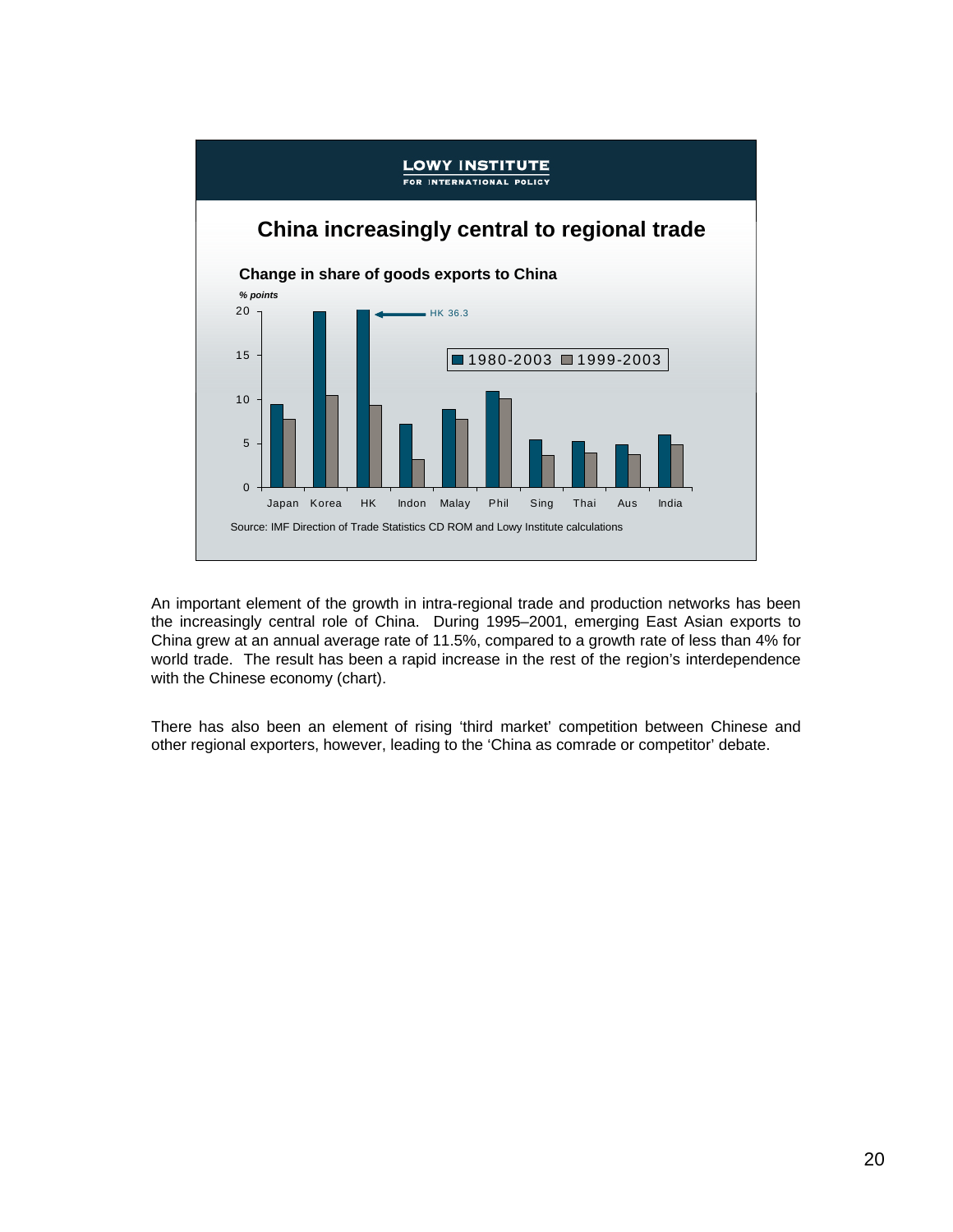### **LOWY INSTITUTE** FOR INTERNATIONAL POLICY

## **East Asia is now a convert to PTAs**

**Selected regional PTAs, actual and proposed**

| <b>ASEAN / AFTA</b>  |
|----------------------|
| <b>ASEAN - China</b> |
| <b>ASEAN - India</b> |
| <b>ASEAN - Japan</b> |
| <b>ASEAN - Korea</b> |
| China - Australia    |
| China – HK           |
| China – Macao        |
| China - New Zealand  |
| Japan – Indonesia    |
| Japan – Mexico       |
| Japan – Philippines  |
|                      |

**Japan – Korea Japan-Singapore Korea – Chile Korea – Mexico Malaysia-Australia Singapore – Australia Singapore – Canada Singapore – Chile Singapore – EFTA Singapore – Mexico Singapore – US Thailand – Australia Thailand – US**

Another global trend apparent in the region is the spread of PTAs – indeed, their arrival in East Asia arguably marked the fall of the last multilateralist left standing, as until recently the region had been notable for its reluctance to head down the preferential trade route.

In fact, the new wave of regional integration initiatives was initially more apparent in terms of *financial* than trade policy. The idea of closer regional monetary and financial cooperation was given a boost by the Asian financial crisis which breathed life into 'blue-sky' ideas like an Asian Monetary Fund (an idea first raised by Japan in 1997) or a common Asian currency. But more concretely, the aftermath of the crisis also saw: regional central banks put in place the Chiang Mai Initiative of currency swaps; ASEAN establish regional surveillance procedures, along with the Asian Bond Markets Initiative; and the negotiation of several agreements on technical matters and information sharing.

Increasingly, however, it is trade policy initiatives that are starting to make the running when it comes to regional economic initiatives. In particular, the last few years have brought a plethora of new and proposed trade agreements which have at least the potential to fundamentally reshape the regional trading environment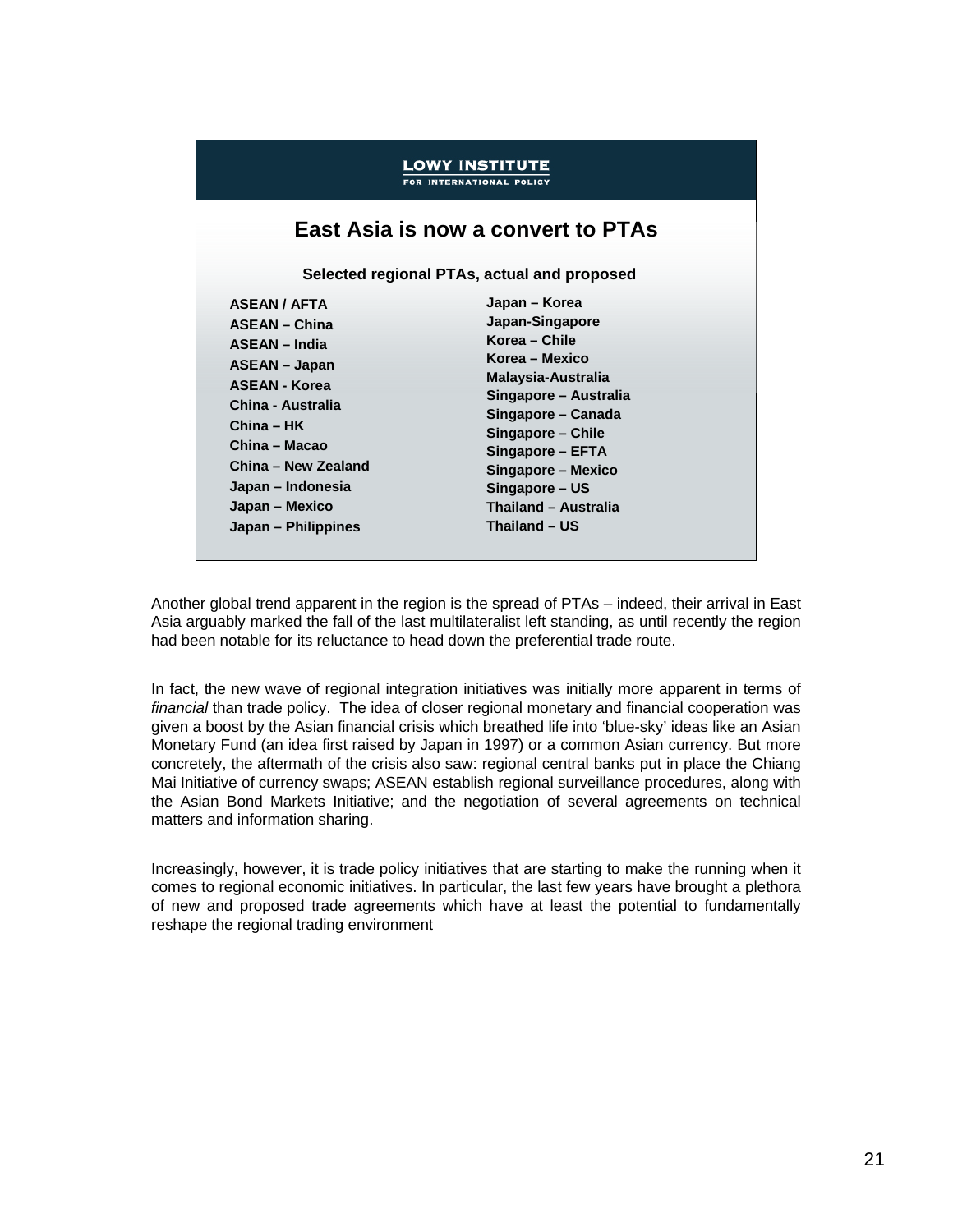

East Asia's opinions on PTAs probably started to turn at the end of the last century. Proposals or studies for several PTAs were announced at the Auckland APEC economic leaders meetings in September 1999. These included the Singapore–Japan, Singapore–Chile, Singapore–New Zealand, South Korea–Chile and Japan–Mexico agreements. More followed at the November 2000 meeting, with announcements including the Singapore–US and Australia–Singapore deals. At the same time, Beijing proposed an FTA between China and ASEAN, a move swiftly followed by news of a planned Japan–ASEAN agreement.

The result is what looks like (in the words of the Economist magazine) a 'noodle soup' of overlapping agreements – a regional counterpart to the 'spaghetti bowl' of agreements seen elsewhere in the world economy.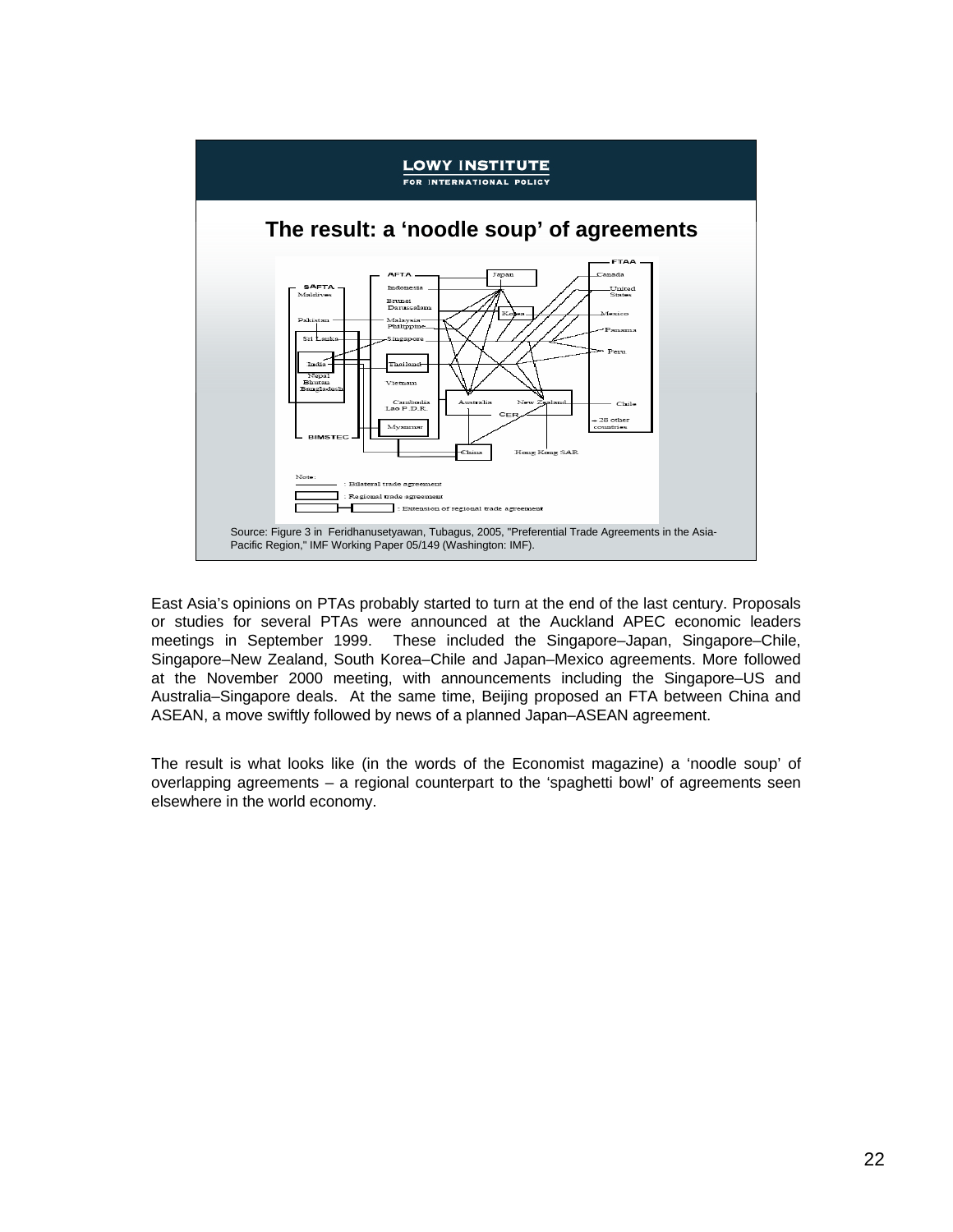

The list identifies several possible explanations for East Asia's deciding to jump on board the PTA bandwagon. The last of these points is one of the most interesting, as one of the most striking factors about regional trade developments has been the way in which the mounting economic and political weight of China has exerted a gravitational pull on the rest of East Asia, influencing both regional trade flows and institutions.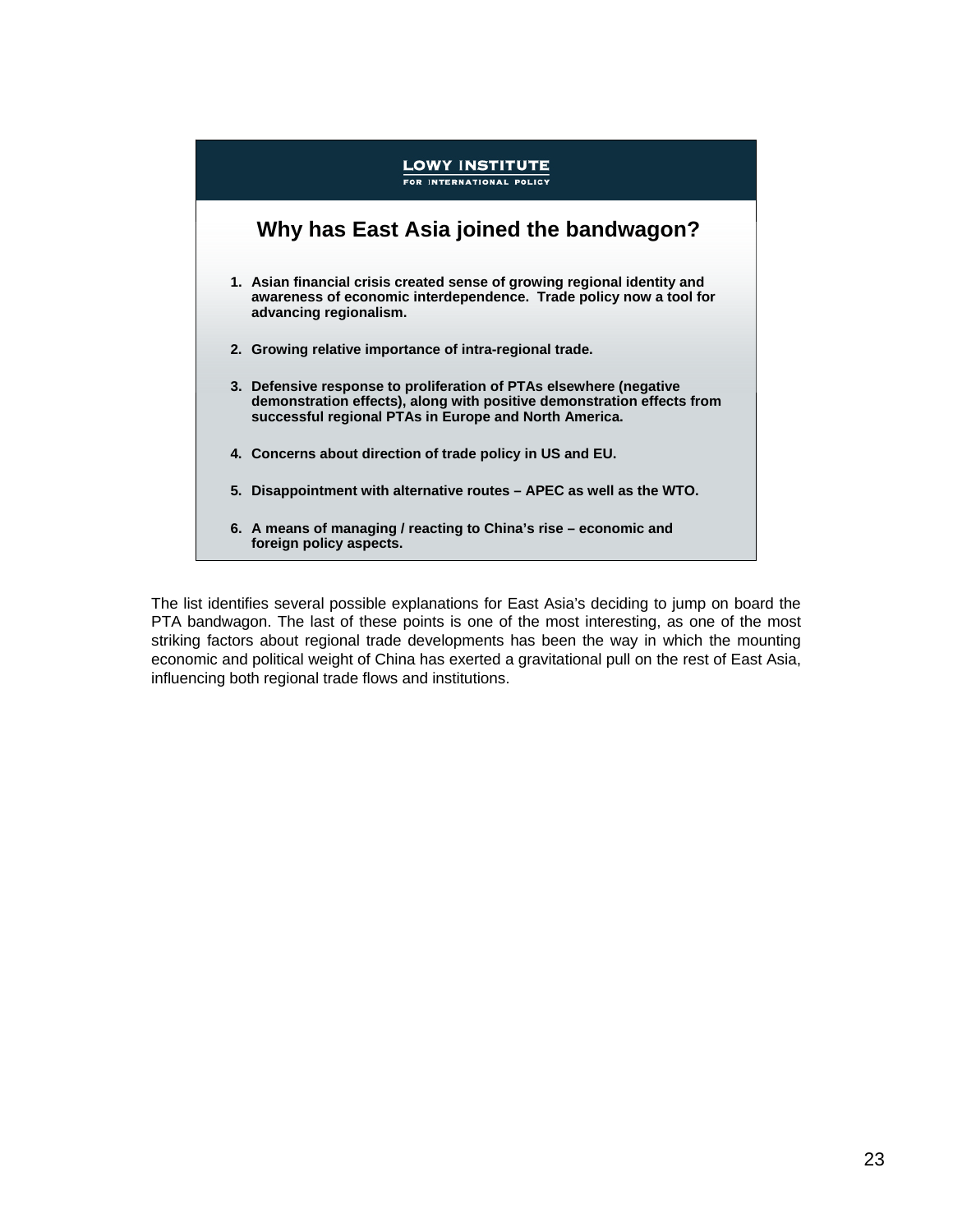## **LOWY INSTITUTE** INTERNATIONAL POLICY

## **Towards an East Asian trade bloc?**

- **Limitations of existing agreements (AFTA experience).**
- **Economic logic of an expanding bloc winners and losers.**
- **Political competition between Beijing and Tokyo.**
- **The imperative of being (an economic) part of the region.**

So what does it all mean? One response is 'perhaps not very much'. It's possible that the current swathe of agreements will prove to be more about sending political signals and delivering the diplomatic equivalent of public relations coups than about economic substance. A look at AFTA – ASEAN's own free trade agreement and the only PTA operating in East Asia before the recent flurry of activity – provides grounds for scepticism. Under AFTA formal trade integration has been largely limited to tariff reductions – many of which were arguably happening anyway with unilateral cuts  $-$  and the agreement also allowed for significant exceptions. Meanwhile non-tariff barriers have remained significant. Anecdotal evidence suggests that the actual proportion of trade making use of AFTA's Common Effective Preferential Tariff could be as low as 5%.

The other – much more interesting – possibility is that these various agreements accrue substance over time, and start to effectively shape the regional trading environment in what becomes an evolutionary process. Economic modelling suggests the presence of a potentially strong motive for *region-wide* agreements, as several studies find that the benefits of an agreement rise strongly in line with membership, while the economic costs of not being a member for those regional economies left out are also increasing sharply with the size of agreement.

A key question then becomes how far economic logic will drive membership decisions as opposed to other factors (politics, security issues etc). Which particular motivation triumphs could mean the difference between a comprehensive East Asian trade bloc, and a region splintered into competing trade blocs. The latter scenario would be bad news for everyone, including Australia. The former would *potentially* be good news for Australia, *provided* that we were in it, or that we had suitable side-agreements in place, and dependent on the nature of the bloc.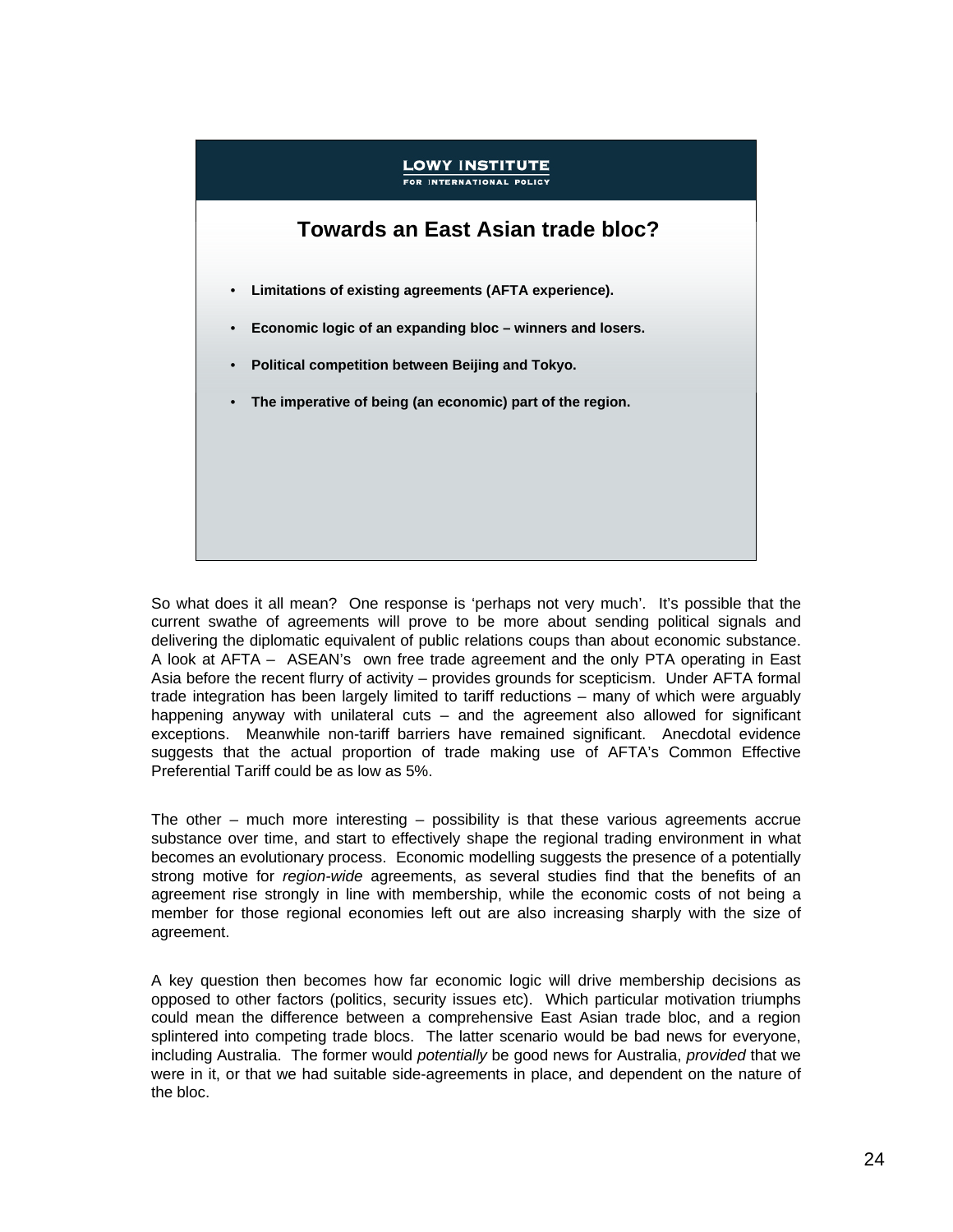## **LOWY INSTITUTE** FOR INTERNATIONAL POLICY **The national context**

These changes at the global and regional level have also been reflected in Australia's own trade and trade policy profiles:

• The share of trade in output has risen over recent decades (to about 40% as of 2003) and services have become a more important part of our trade mix (23% of total exports and 20% of total imports in 2004, for example);

• China has become a key bilateral trading partner (in 2004/05 our second largest merchandise trading partner);

• And Australia has joined the worldwide shift to preferential trade, with three agreements signed since the start of 2003 and several more currently under negotiation.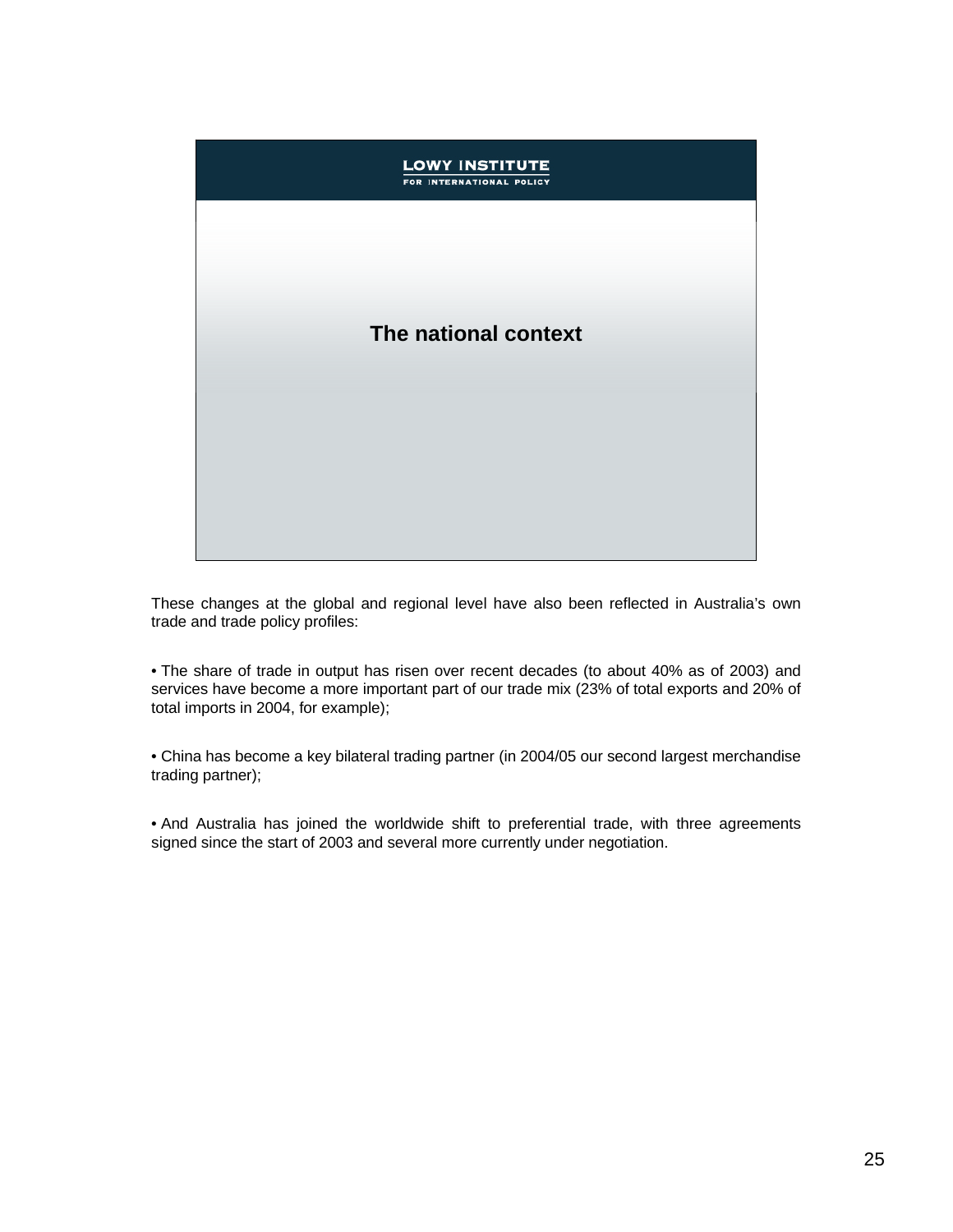

I began by suggesting that one feature of the new global economy is the growing importance of trade. The same sort of measurement confirms that Australia has also become a more open economy, in line with the global trend. For example, a look at the ratio of exports of goods and services to GDP since 1949/50, reveals a fairly steady rise in openness, particularly after the 'paradigm shift' in the 1980s (chart).\*

Despite this rise, Australia's share of trade in GDP looks relatively low when compared to many other developed economies. Work by two economists at the RBA suggests that this is largely explained by Australia's relative remoteness from other major trading partners and its larger land mass.\*\*

\*Using current prices rather than constant prices would show that Australia today is still less integrated with the global economy than it was in 1949/50. Why the different results? In today's economy, GDP is dominated by services, which still tend to be less traded than goods. Since at the same time there has been a fall in the price of goods relative to services, this leads to the different trends in the two ratios.

\*\*See the December 2004 RBA research discussion paper by Simon Guttman and Anthony Richards.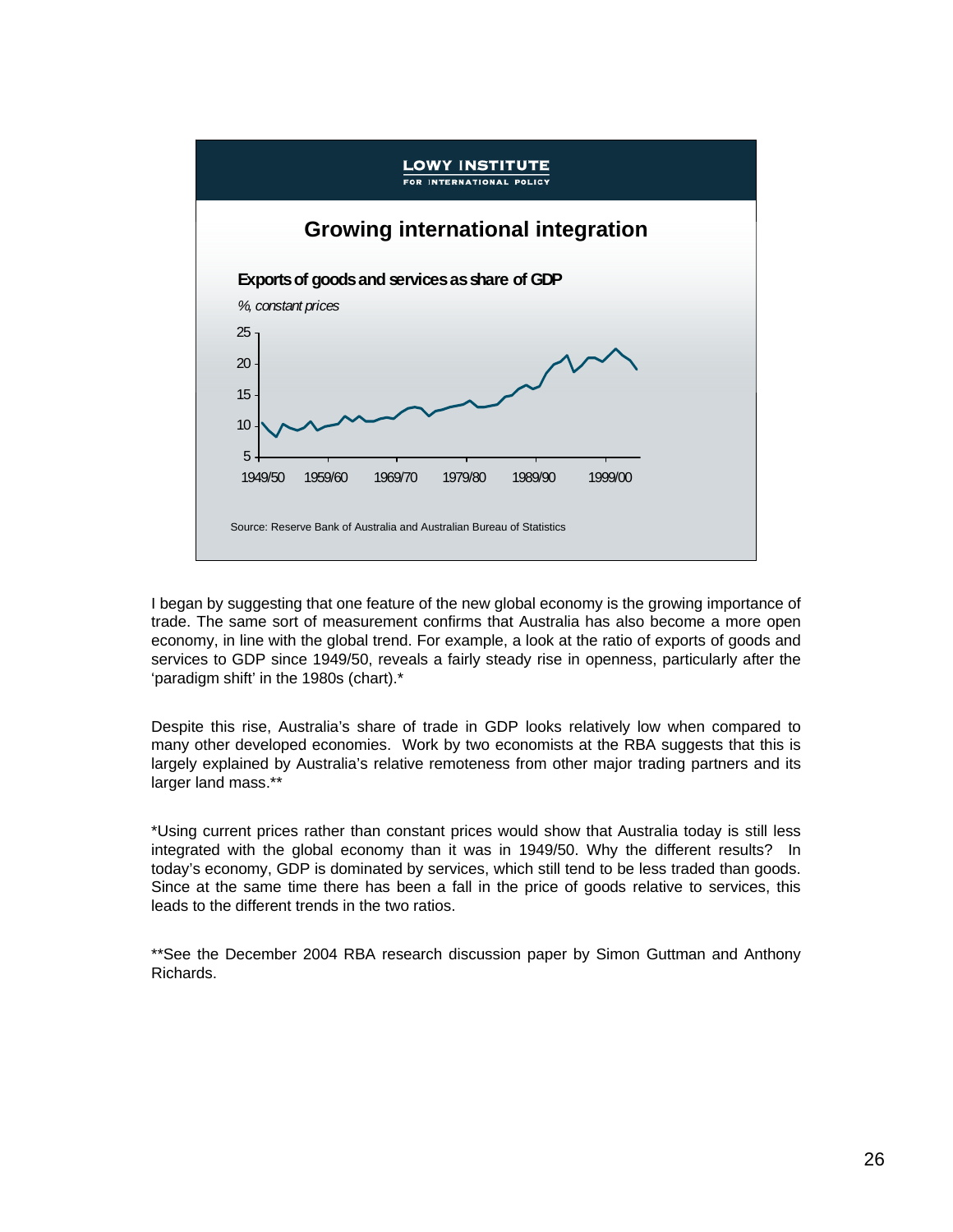

Another notable feature of the Australian trade data is a shift in the composition of trade. Traditionally, Australia has been a major commodities exporter and a substantial importer of manufactures, effectively relying on the sale of rural and mineral resources to pay for manufactured goods. While this description continues to capture a large part of the current reality, there have nevertheless been significant compositional shifts in the export profile. Thus the share of primary products (energy and minerals) had fallen from almost 90% of merchandise exports in the 1950s to about 60% by 2003 while the share of manufactures rose from 6% to 28% over the same period.

There have also been important changes within these sectors. For example, in the 1950s, manufacturing exports virtually all comprised so-called simply transformed manufactures (basically metals). By 2004, roughly two-thirds of manufactured exports comprised elaborately transformed manufactures such as mechanical and electrical equipment along with scientific and medical equipment. Again, within primary product exports the share of rural goods (particularly wool) has declined, while that of metals and resources has increased.

By 2004, manufactures (22%) and services (23%) between them accounted for approaching half of total Australian exports. In the same year resource exports accounted for a bit over onequarter of total exports (27%), while rural exports comprised almost one fifth (19½%).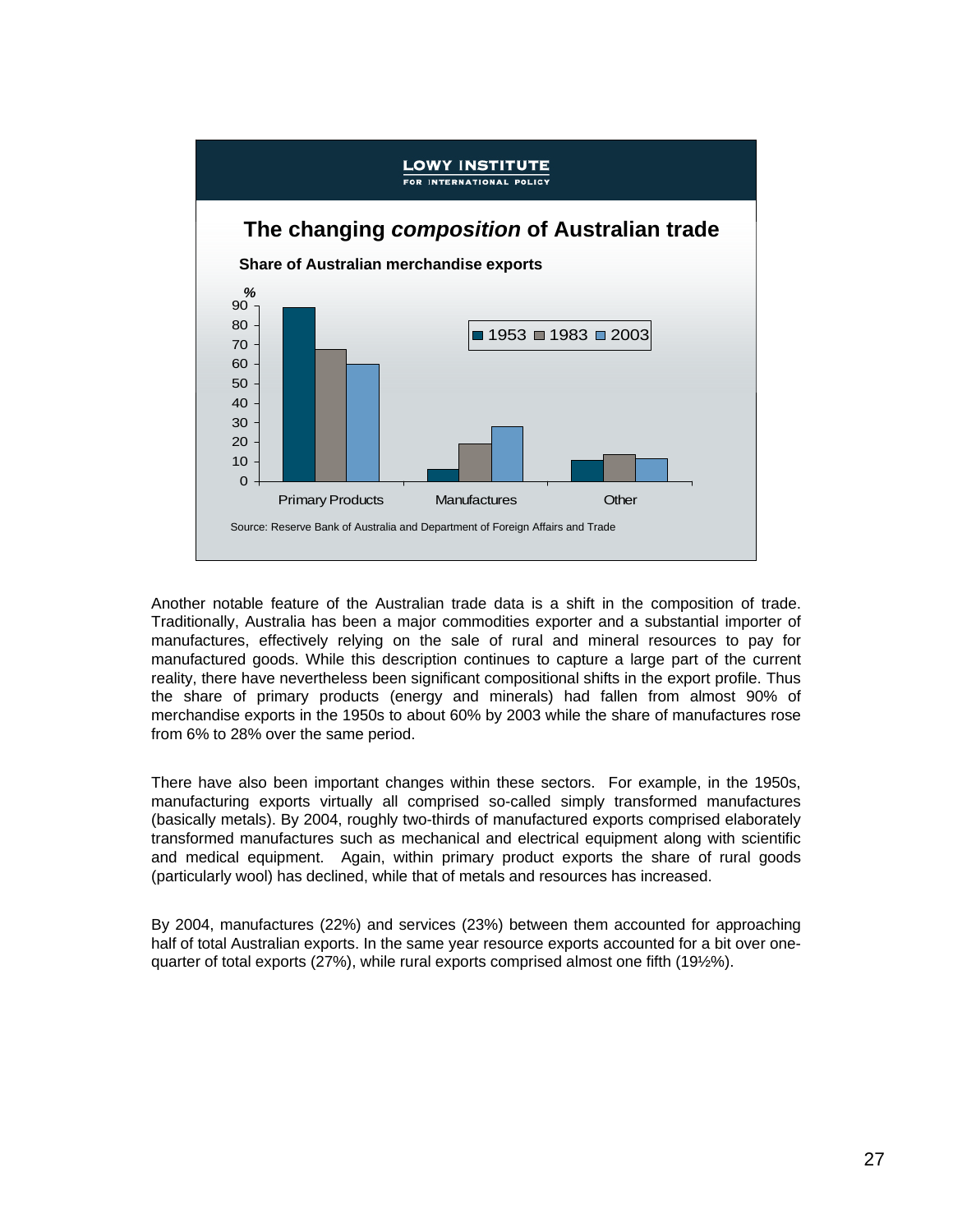

There have also been substantial changes in the *direction* of Australian trade. Back in 1950/51, for example, the UK alone was the destination for roughly one third of Australian exports. By the start of the current millennium, the UK's share of Australian exports had fallen to a little less than 4%.

The big medium-term trend in Australian trade has been the rise in the relative importance of (East) Asia as a trading partner, reflecting the growing economic weight of the region. Historically, Japan has played a central role in this process. In 1950/51 Japan was the destination for just 6% of Australian exports; by 1980/81 that share had risen to almost 28%, before falling back to a little under 20% by 2000/01.

By 2004 roughly 54% of Australian exports went to the region, compared to 11% each for Europe and the Americas. East Asia also dominated Australia's goods imports, accounting for 49% of the total, compared to 24% for Europe and 17% for the Americas

The more recent component of this change is the rise in the importance of China as a bilateral trading partner.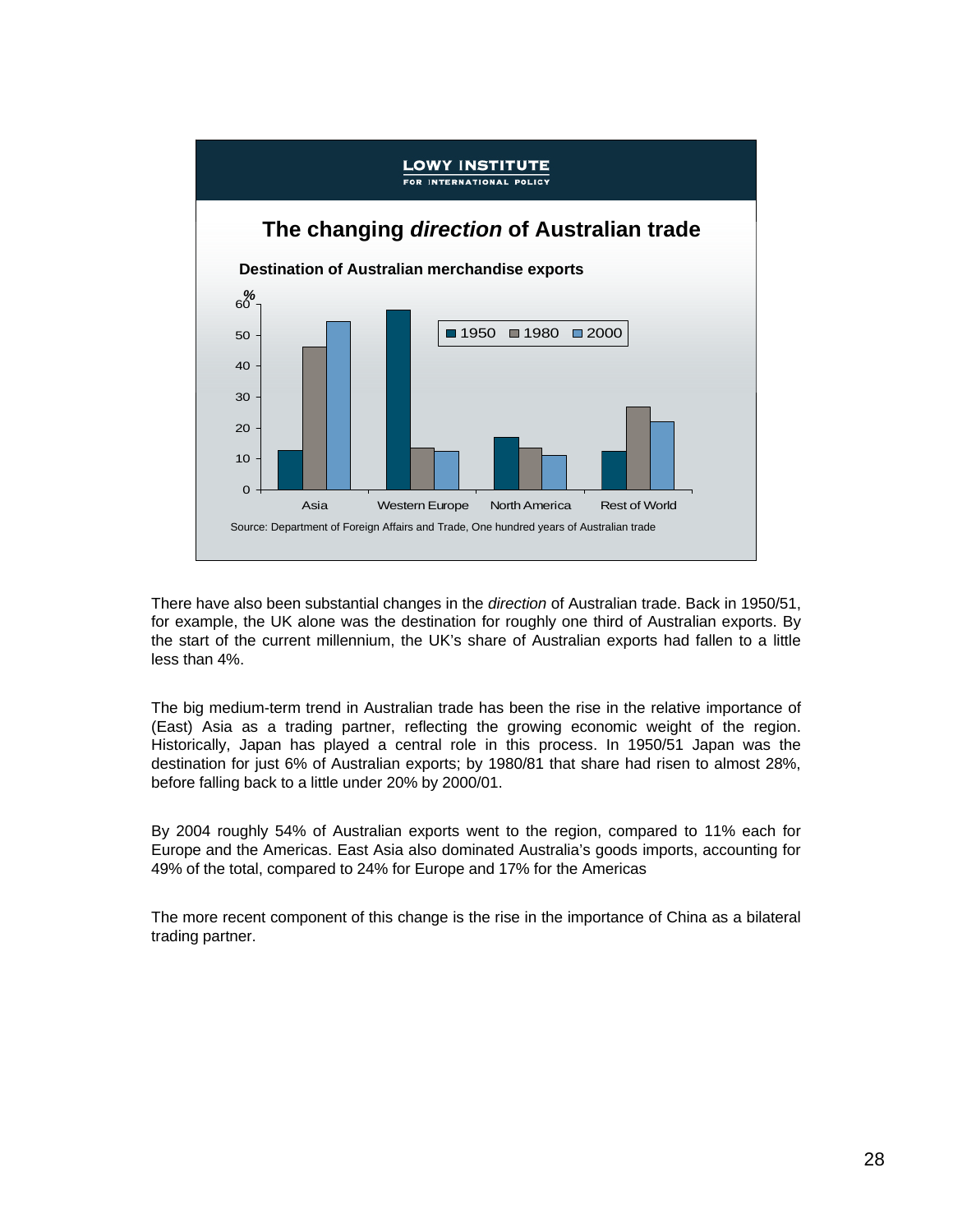

While Japan remains by far the most important destination for Australian merchandise exports, China has rapidly become a major buyer, overtaking the United States to become Australia's second largest export market in 2004. China was also the second largest source of merchandise imports in the same year and Australia's third largest trading partner overall.

By FY2004/05 China had become Australia's second largest merchandise trading partner overall, accounting for almost 12% of total trade, with values growing by roughly 30% over the course of the year (Japan remained our largest trading partner, accounting for about 15% of total merchandise trade).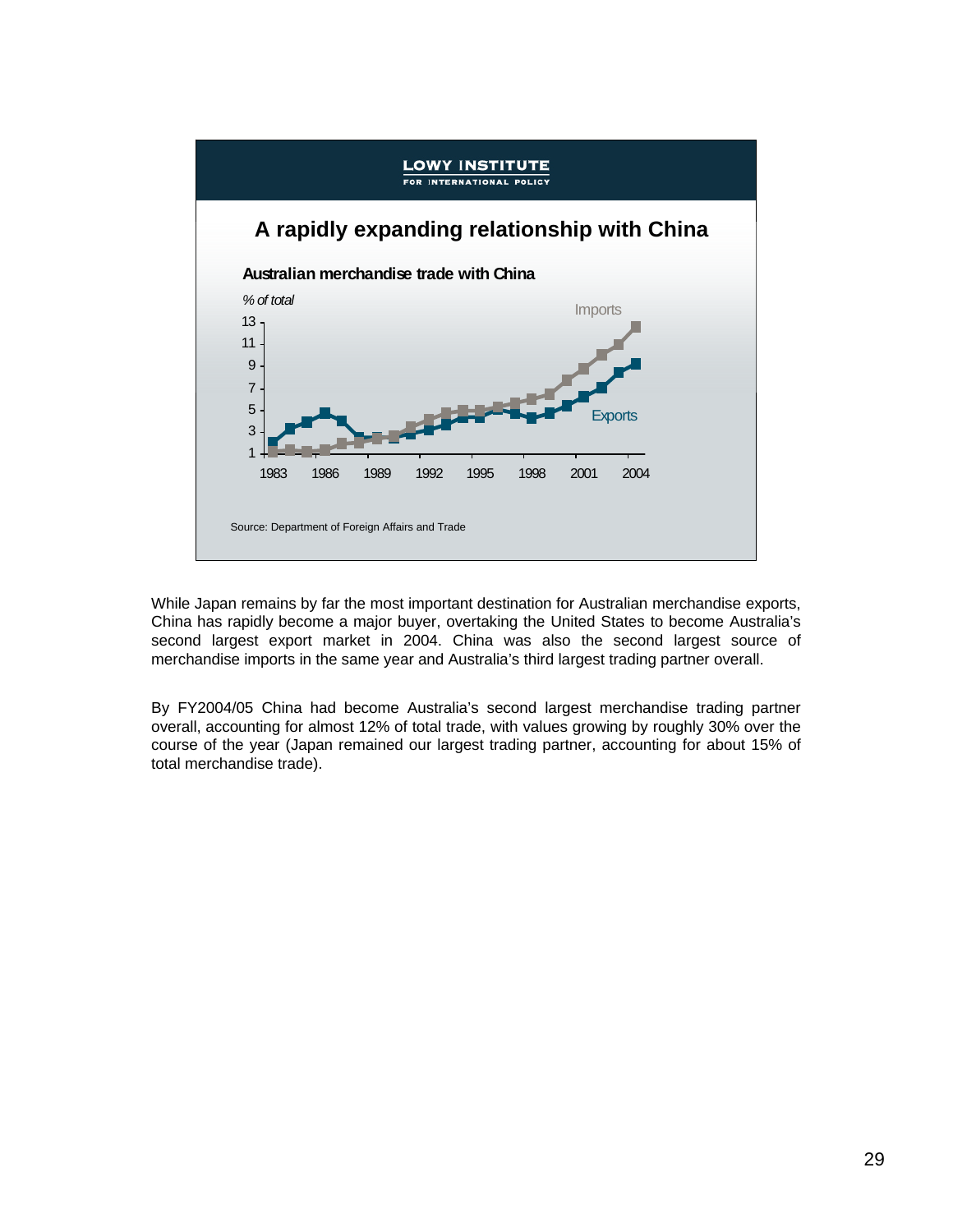### **LOWY INSTITUTE** INTERNATIONAL POLICY

## **Trade policy evolution or devolution?**

| 1930s      | Member of the Imperial Preference scheme – based around the<br>Ottawa Agreement of 1932 - era of preferential trade.                                 |
|------------|------------------------------------------------------------------------------------------------------------------------------------------------------|
| 1948       | Australia one of the founding signatories of the GATT. But initially a<br>somewhat reluctant convert to the benefits of multilateralism.             |
| 1956       | Ottawa Agreement renegotiated, indicating retreat from Imperial<br>Preference.                                                                       |
| 1957       | Commercial Treaty with Japan signed: followed by Australia-Japan<br>Treaty in 1963; Japan overtakes UK as most important trading<br>partner in 1967. |
| 1983       | Floating of A\$; signing of CER with New Zealand; paradigm shift?                                                                                    |
| 1988-91    | Period of unilateral trade liberalisation; era of 'open regionalism'.                                                                                |
| $2004 - 5$ | Australia-United States Free Trade Agreement signed in 2004,<br>enters into force in 2005: back to preferential trade?                               |

I noted earlier that one of the main features of both the global and the regional trading environment now facing Australia is the proliferation of PTAs. Australia last participated in preferential trade in a big way when it was part of the Imperial Preference scheme that originated in the 1930s. Subsequently, with the exception of the CER agreement with New Zealand and its predecessor arrangements, Australian trade policy between 1956 and 1996 basically refrained from preferential arrangements, instead sticking to the policy framework provided by the multilateral system and augmenting this either with efforts at nondiscriminatory regionalism or at unilateral liberalisation.

This period of Australian trade policy arguably ended in 1996 with the election of a Howard government committed to a more 'aggressive' and 'results-oriented' trade policy, and the new approach was set out in the 1997 White Paper on Foreign and Trade Policy, which stated that '[e]xisting bilateral and multilateral approaches to trade policy . . . have served Australia well. For the future, however, Australia will keep an open mind about new approaches, including preferential free trade arrangements.'

When the Australia–United States Free Trade Agreement entered into force at the start of 2005, it signalled the end of a fierce policy debate and confirmed a fundamental adjustment to Australia's trade strategy.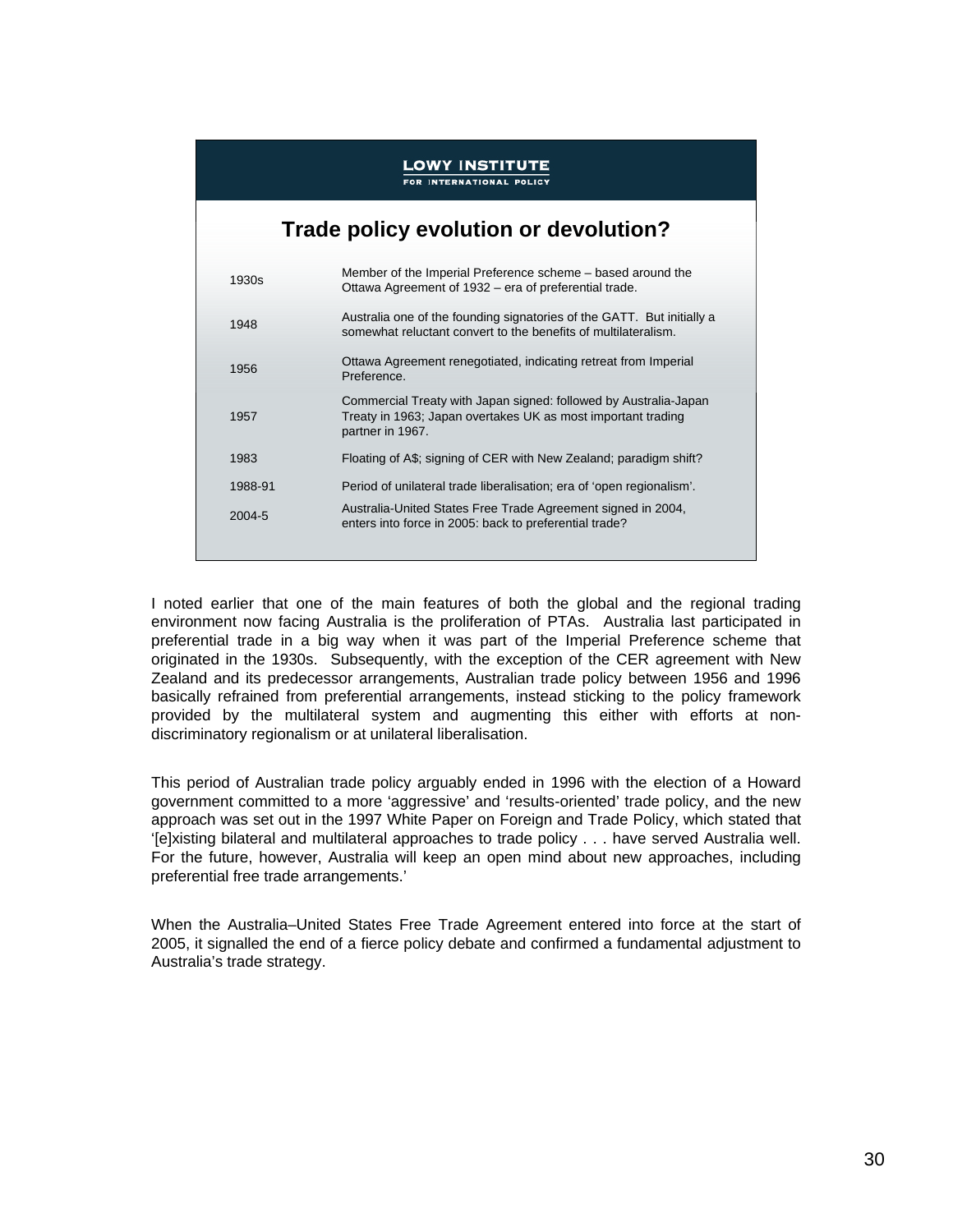| <b>LOWY INSTITUTE</b><br><b>INTERNATIONAL POLICY</b><br>Australia now on the PTA bandwagon |                   |                   |          |                  |                  |  |  |  |
|--------------------------------------------------------------------------------------------|-------------------|-------------------|----------|------------------|------------------|--|--|--|
|                                                                                            |                   |                   |          |                  |                  |  |  |  |
| Singapore                                                                                  | Nov 2000          | April 2001        | Oct 2002 | Feb 2003         | <b>July 2003</b> |  |  |  |
| United<br><b>States</b>                                                                    | Nov 2002          | <b>March 2003</b> | Feb 2004 | May 2004         | Jan 2005         |  |  |  |
| Thailand                                                                                   | May 2002          | Aug 2002          | Oct 2003 | <b>July 2004</b> | Jan 2005         |  |  |  |
| China                                                                                      | Oct 2003          | May 2005          |          |                  |                  |  |  |  |
| Malaysia                                                                                   | <b>July 2004</b>  | May 2005          |          |                  |                  |  |  |  |
| <b>ASFAN</b><br>(w. NZ)                                                                    | Nov 2004          | Feb 2005          |          |                  |                  |  |  |  |
| <b>UAE</b>                                                                                 | <b>March 2005</b> | <b>March 2005</b> |          |                  |                  |  |  |  |

Since the change of policy signalled in the 1997 White Paper, Australia has completed negotiations with Singapore, Thailand and the United States, and all three PTAs have now entered into effect. In addition, negotiations are already under way on an agreement with United Arab Emirates (UAE), on an ASEAN–CER deal, and on deals with China and Malaysia. Canberra and Japan have also agreed to launch a feasibility study into a bilateral PTA.

Of the agreements actually signed to date, the deal with the United States (AUSFTA) has undoubtedly been the most significant, involving the most important trading partner: in 2004 the United States was Australia's third largest merchandise export market, its largest source of imports, and its second largest trading partner overall. Moreover, the United States was also Australia's most important partner in services trade, as well as both the largest source of foreign investment into Australia and the biggest destination for Australian investment overseas.

Between them ASEAN, China and the US would account for about 37% of merchandise trade (2004 data).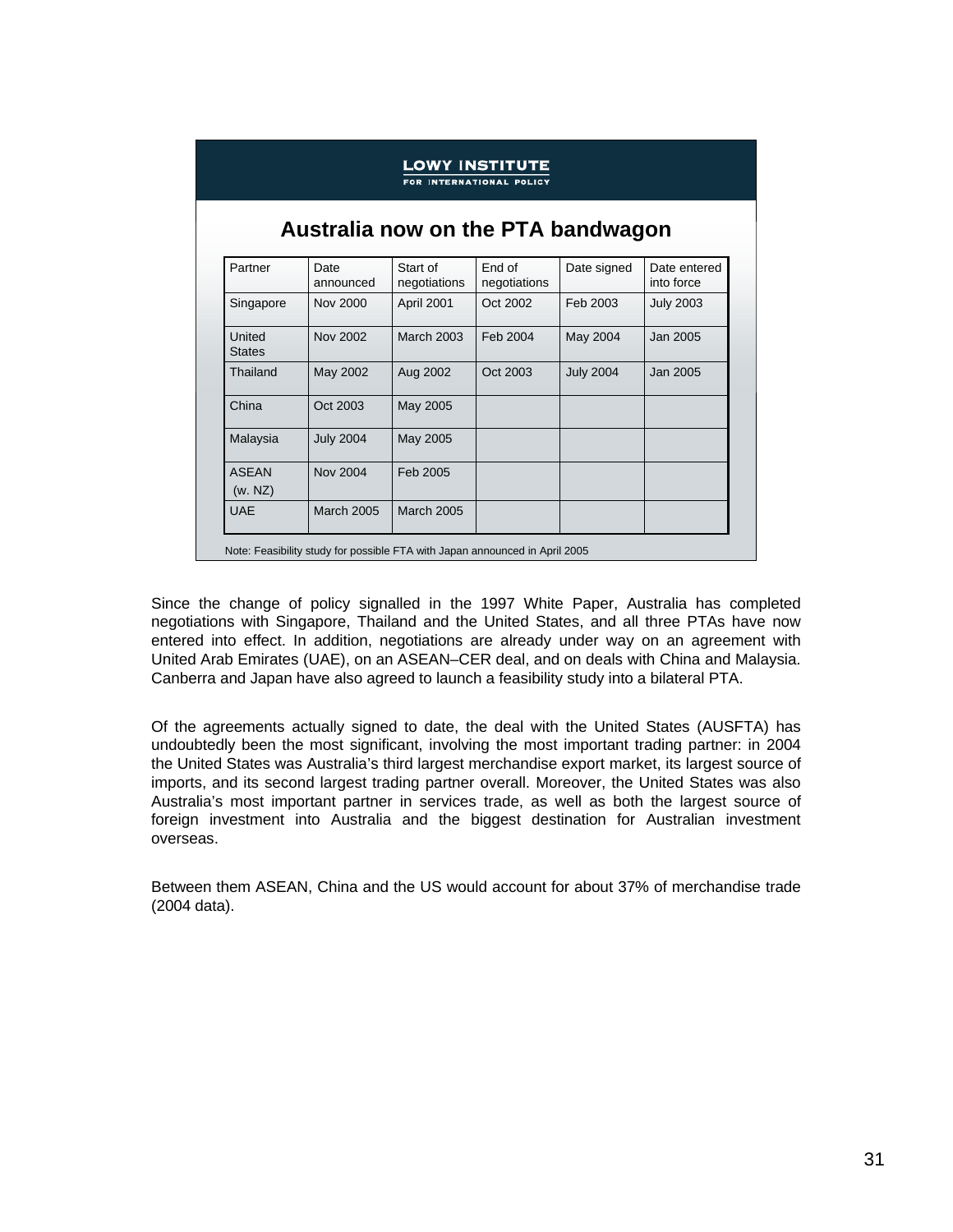# **Conclusion: Managing the new terms of trade**

**LOWY INSTITUTE**<br>FOR INTERNATIONAL POLICY

What do all of these changes in the terms of trade mean for trade policy?